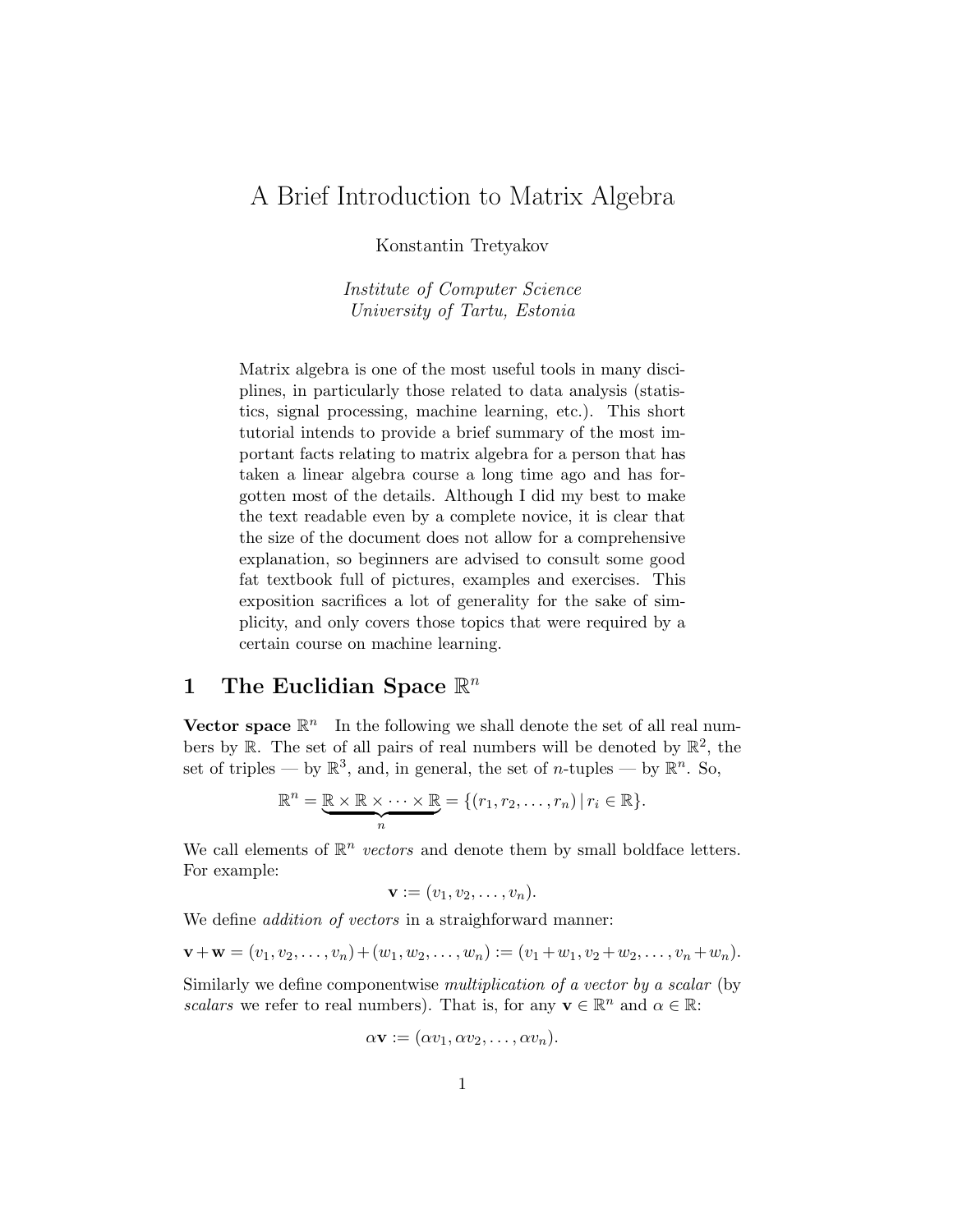**Exercise 1:** Consider vectors in  $\mathbb{R}^2$ . It is useful to regard each vector  $(v_1, v_2)$  as an arrow on a plane, pointing from point  $(0, 0)$  to point  $(v_1, v_2)$ . Let  $\mathbf{v} = (2, 1)$ ,  $\mathbf{w} = (1, 2)$ . Construct the corresponding arrows. Construct arrows  $\mathbf{v} + \mathbf{w}$ ; 2 $\mathbf{v}$ ; −w. Do you see how addition and multiplication corresponds to shifting and stretching?  $0 \t 1 \t 2$ 



The set of vectors  $\mathbb{R}^n$  together with the operation of addition and multiplication by a scalar forms a vector space. A vector space is a convenient structure to work with, because for any  $\mathbf{v}, \mathbf{w} \in \mathbb{R}^n$  and  $\alpha, \beta \in \mathbb{R}$  it holds naturally:

$$
\mathbf{v} + \mathbf{w} = \mathbf{w} + \mathbf{v}
$$

$$
\alpha(\mathbf{v} + \mathbf{w}) = \alpha \mathbf{v} + \alpha \mathbf{w}
$$

$$
(\alpha + \beta)\mathbf{v} = \alpha \mathbf{v} + \beta \mathbf{v}
$$

$$
\alpha(\beta \mathbf{v}) = (\alpha \beta)\mathbf{v}
$$

Exercise 2: Prove it.

A vector space is a rather simple structure: the only thing we can do in a vector space, is form linear combinations.

Definition 1.1 (Linear combination) A vector  $\mathbf{w} \in \mathbb{R}^n$  is called a linear combination of vectors  $\mathbf{v}_1, \mathbf{v}_2, \ldots, \mathbf{v}_k \in \mathbb{R}^n$  with coefficients  $\alpha_1, \alpha_2, \ldots, \alpha_k \in$  $\mathbb{R}$  if

$$
\mathbf{w} = \alpha_1 \mathbf{v}_1 + \alpha_2 \mathbf{v}_2 + \dots + \alpha_k \mathbf{v}_k. \tag{1}
$$

Exercise 3: Show that any expression consisting only of vector additions and multiplications by scalars can be transformed to the form (1).

It turns out that the concept of a linear combination is both simple enough to allow thorough mathematical analysis, and powerful enough to be useful for practical data analysis.

**Exercise 4:** Let  $\mathbf{v}_1, \mathbf{v}_2 \in \mathbb{R}^3$ . Interpret them as points in space. Convince yourself that the set of all linear combinations of these two vectors is in fact the plane passing through points  $\mathbf{0}, \mathbf{v}_1$  and  $\mathbf{v}_2$ .

Hint: It is the same to say that you can reach any point **p** on this plane from 0, by first moving some distance along the direction given by  $v_1$ , and then along the direction given by  $v_2$ .

One very good thing about linear combinations, is that they allow us to describe large *subspaces* of  $\mathbb{R}^n$  using a small set of vectors (like in the exercise above, we could describe a whole plane by just specifying its two basis vectors). Let's consider another example.

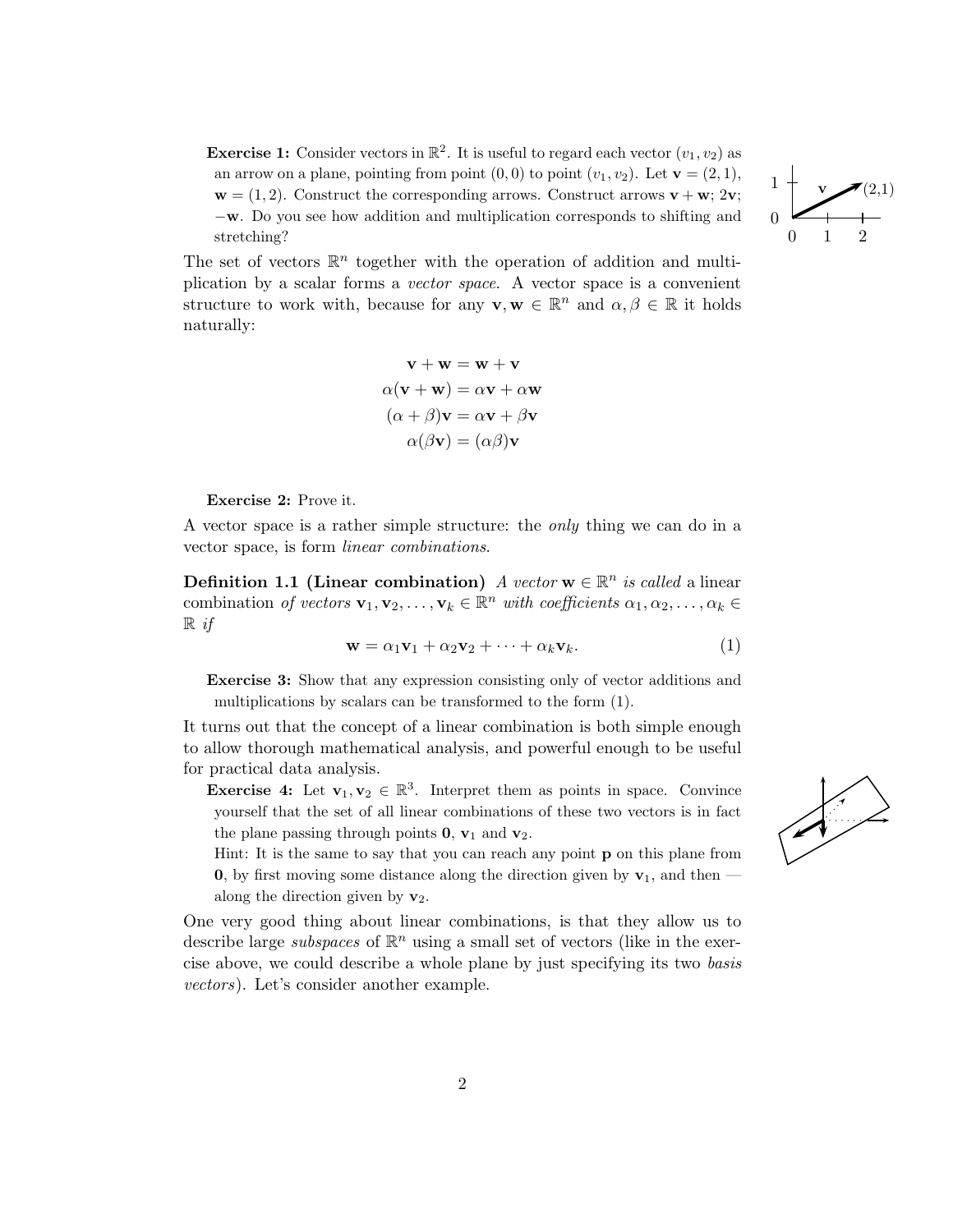**Basis in**  $\mathbb{R}^n$  Note that any vector  $\mathbf{v} \in \mathbb{R}^n$  can be expressed as a *unique* linear combination of vectors

$$
\begin{aligned}\n\mathbf{e}_1 &= (1, 0, 0, \dots, 0) \\
\mathbf{e}_2 &= (0, 1, 0, \dots, 0) \\
&\dots \\
\mathbf{e}_n &= (0, 0, 0, \dots, 1)\n\end{aligned}
$$

with coefficients given by the components of this vector, that is:

$$
\mathbf{v}=(v_1,v_2,\ldots,v_n)=v_1\mathbf{e}_1+v_2\mathbf{e}_2+\cdots+v_n\mathbf{e}_n.
$$

This is a remarkable property of the set of vectors  $\{e_1, \ldots, e_n\}$ : we only need these n vectors to uniquely express any other vector as a linear combination of them. This property may seem obvious for  $\{e_1, \ldots, e_2\}$ , but there are other sets of vectors which allow to express any point in  $\mathbb{R}^n$  as a unique linear combination, and we introduce a special name for this phenomenon:

**Definition 1.2 (Basis in**  $\mathbb{R}^n$ ) A set of vectors  $\mathcal{B} = {\bf{b}}_1, {\bf{b}}_2, \ldots, {\bf{b}}_n$ ) is called a basis in  $\mathbb{R}^n$  if any other vector  $\mathbf{v} \in \mathbb{R}^n$  can be uniquely expressed as a linear combination of these vectors:

$$
\mathbf{v} = \alpha_1 \mathbf{b}_1 + \alpha_2 \mathbf{b}_2 + \dots + \alpha_n \mathbf{b}_n.
$$

The coefficients  $\alpha_i$  are referred to as the coordinates of **v** in the basis  $\mathcal{B}$ .

It is not accidental that a basis in  $\mathbb{R}^n$  has always exactly n elements. After all, each vector in  $\mathbb{R}^n$  has n components, so it would be unfair if there existed an equivalently good representation that required either less or more information. Not every set of n vectors is a basis, however.

**Exercise 5:** Show that  $\{(1, 2), (3, 0)\}$  is a basis in  $\mathbb{R}^2$ .

**Exercise 6:** Show that  $\{(1,0)\}\$ is not a basis in  $\mathbb{R}^2$ .

**Exercise 7:** Show that  $\{(1, -1), (-1, 1)\}$  is not a basis in  $\mathbb{R}^2$ .

**Exercise 8:** Show that  $\{(1,0), (0,1), (-1,1)\}$  is not a basis in  $\mathbb{R}^2$ .

You might wonder: why bother about different bases, if we have that nice and simple *canonical basis*  $\{(1,0,\ldots,0),(0,1,\ldots,0),\ldots\}$ , with which we started. The reason is that often the canonical basis is not the best one viewing vectors in another basis would gain us much more insight. In fact, a lot of data analysis methods are about transforming the data to another basis.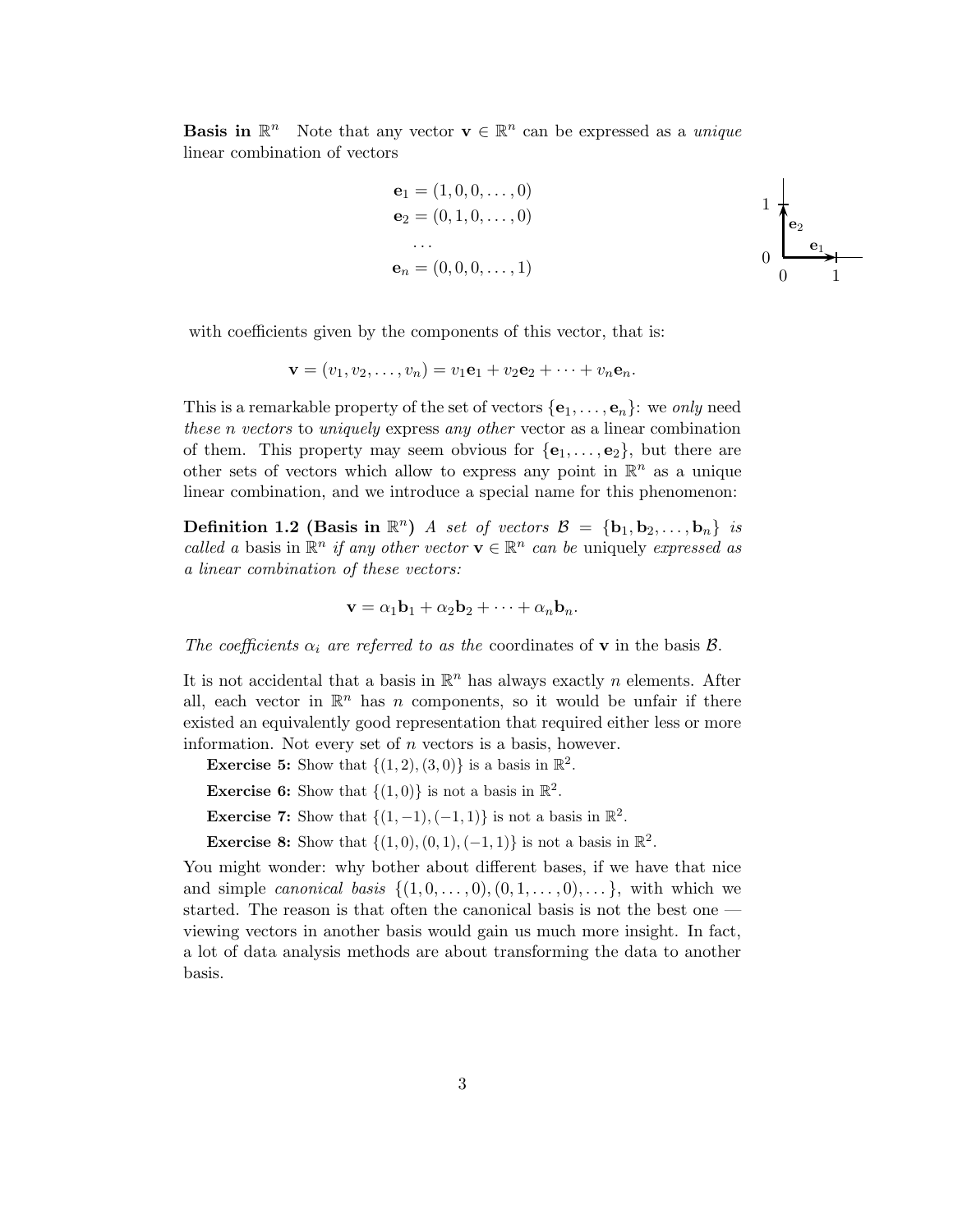Exercise 9: Imagine you are an amateur computer musician. You are composing new music by mixing together different instruments. The resulting sound is a long vector s (say,  $s \in \mathbb{R}^{1000}$ ) containing the discretized soundwave. Just looking at this soundwave won't tell you much about how does it really sound. You know, however, that you composed your music from a fixed set of sounds  $\mathbf{b}_1, \mathbf{b}_2, \ldots, \mathbf{b}_k$ . That is,

$$
\mathbf{s} = \alpha_1 \mathbf{b}_1 + \alpha_2 \mathbf{b}_2 + \cdots + \alpha_k \mathbf{b}_k.
$$

That means that for you, the basis  ${\bf \{b_1, b_2, \ldots, b_k\}}$  provides a much more convenient way of looking at the data. Explain. Think of more examples like that.

For now, we have defined the *basis in*  $\mathbb{R}^n$ . But recollect the example of exercise 4. Assume that the vectors  $v_1$  are  $v_2$  are not collinear (i.e.  $v_1 \neq$  $\alpha v_2$ ) and consider again the set  $\mathcal L$  of all possible linear combinations of these vectors — the plane built on  $v_1$  and  $v_2$ . It is possible to show, that every point on this plane can be *uniquely* represented as a linear combination of  $\{v_1, v_2\}$ , that is, the vectors  $v_1$  and  $v_2$  form a basis for  $\mathcal{L}$ .

Exercise 10: Prove it. Hint: Assume the contrary and show that then necessarily  $\mathbf{v}_1 = \alpha \mathbf{v}_2$ .

Once again,  $\{v_1, v_2\}$  is not the only possible basis of  $\mathcal{L}$ , we could have built the same plane using other basis vectors. However, we shall always need 2 vectors in the basis of  $\mathcal{L}$ , because  $\mathcal{L}$  is a 2-dimensional subspace of  $\mathbb{R}^3$ .

Now that we have been talking about subspaces, linear combinations and basis vectors long enough, let us define them in a rigorous manner.

**Definition 1.3 (Subspace)** A subset S of  $\mathbb{R}^n$  is called a subspace of  $\mathbb{R}^n$ if S is closed under addition and multiplication by scalar. That is, for each  $\mathbf{v}, \mathbf{w} \in \mathcal{S}$  and  $\alpha \in \mathbb{R}$ :

 $\mathbf{v} + \mathbf{w} \in \mathcal{S}$ ,  $\alpha \mathbf{v} \in \mathcal{S}$ .

In other words, a subspace is a subset of  $\mathbb{R}^n$  which is itself a vector space.

**Exercise 11:** Let S be a subspace of  $\mathbb{R}^n$  and let  $\mathbf{v}_1, \mathbf{v}_2, \ldots, \mathbf{v}_k \in \mathcal{S}$ . Show that any linear combination of these vectors belongs to  $S$ .

It follows, that we could have defined a subspace as something closed with respect to linear combinations, which should explain why the notion of a subspace is so important (at least if we are interested in linear combinations). The definition given above is, however, more convenient to use when you need to check whether a given subset is a subspace.

**Exercise 12:** Prove that the set  $\{0\}$  is a subspace of  $\mathbb{R}^n$ .

**Exercise 13:** Prove that the set  $\{(x, y) | x \in [0, 1], y \in [0, 1]\}$  is not a subspace of  $\mathbb{R}^2$ .

**Exercise 14:** Prove that the set  $\{(x, x^2) | x \in \mathbb{R}\}\)$  is not a subspace of  $\mathbb{R}^2$ .

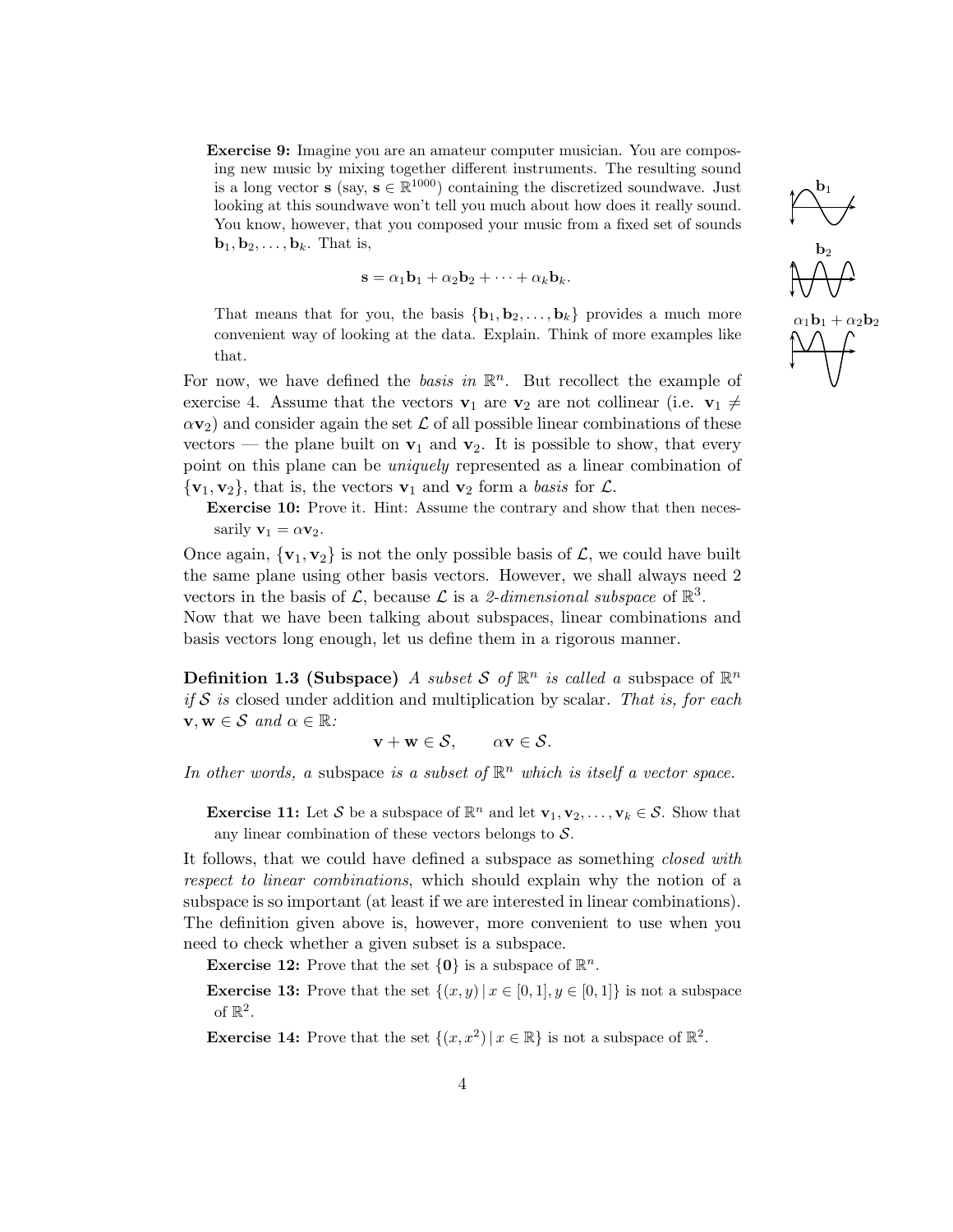**Exercise 15:** Prove that if S is a subspace of  $\mathbb{R}^n$  then  $\mathbf{0} = (0, 0, \dots, 0) \in \mathcal{S}$ .

Exercise 16: Prove that any straight line passing through zero is a subspace of  $\mathbb{R}^2$ .

It makes sense to think of subspaces as straight lines or planes passing through zero: these are exactly the subspaces in  $\mathbb{R}^3$ . Don't forget, however, that in higher dimensions (e.g.  $\mathbb{R}^5$ ), subspaces of dimensionality 4 and 5 are possible, and it's not that simple to visualize those.

How can we construct subspaces? We can take a set of vectors and try building all possible linear combinations of these vectors (their linear span). Naturally, such procedure will always produce a subspace.

**Definition 1.4 (Linear span)** Let  $\mathbf{v}_1, \mathbf{v}_2, \ldots, \mathbf{v}_k \in \mathbb{R}^n$ . The set of all linear combinations of these vectors:

$$
\mathcal{L} = \{ \lambda_1 \mathbf{v}_1 + \lambda_2 \mathbf{v}_2 + \dots + \lambda_k \mathbf{v}_k \, | \, \lambda_i \in \mathbb{R} \}
$$

is called the linear span of  $\mathbf{v}_1, \mathbf{v}_2, \ldots, \mathbf{v}_k$  and denoted as

$$
\mathrm{span}(\mathbf{v}_1, \mathbf{v}_2, \ldots, \mathbf{v}_k).
$$

**Exercise 17:** Let  $\mathbf{v}_1, \mathbf{v}_2, \ldots, \mathbf{v}_k \in \mathbb{R}^n$ . Show that  $\text{span}(\mathbf{v}_1, \mathbf{v}_2, \ldots, \mathbf{v}_k)$  is a subspace of  $\mathbb{R}^n$ .

**Exercise 18:** Show that the linear span of the canonical basis is the space  $\mathbb{R}^n$ .

Now, given a set of vectors, we can always produce a certain subspace by taking the linear span of these vectors. Conversely, if we are given a subspace, can we find a set of vectors that has this subspace as a linear span? It turns out we can, and we'll be interested in the smallest such set.

Exercise 19: Let  $S = \text{span}(\mathbf{v}_1, \mathbf{v}_2)$ .

Show that then also  $S = \text{span}(\mathbf{v}_1, \mathbf{v}_2, \mathbf{v}_1 + \mathbf{v}_2).$ 

**Definition 1.5 (Basis)** Let  $S \neq \{0\}$  be a subspace of  $\mathbb{R}^n$ . A set of vectors  $\mathcal{B} = \{b_1, b_2, \ldots, b_k\}$  is called a basis in  $\mathcal{S}$  if  $\mathcal{S} = \text{span}(b_1, b_2, \ldots, b_k)$  and it is not possible to make this set smaller (i.e. it is not possible to construct S by taking the span of less than k vectors of  $\mathcal{B}$ ).

Note once more, that a basis is not just any "construction set" for a subspace  $S$ , but the *smallest* such set. That is, there are no "excessive" vectors in a basis, and it results in a very remarkable property — any vector in a subspace has a *unique* representation as a linear combination of the basis vectors. In fact we could have even *defined* basis as a "set of vectors allowing a unique representation for any other vector in a subspace". Let us demonstrate that this is the case.

**Exercise 20:** Let  $\mathcal{B} = \{b_1, b_2, \ldots, b_k\}$  be a set of vectors. Suppose  $b_k$  can be expressed as a linear combination of other vectors in  $\beta$ . Show that  $\beta$  is not a basis of span $(\mathcal{B})$ .

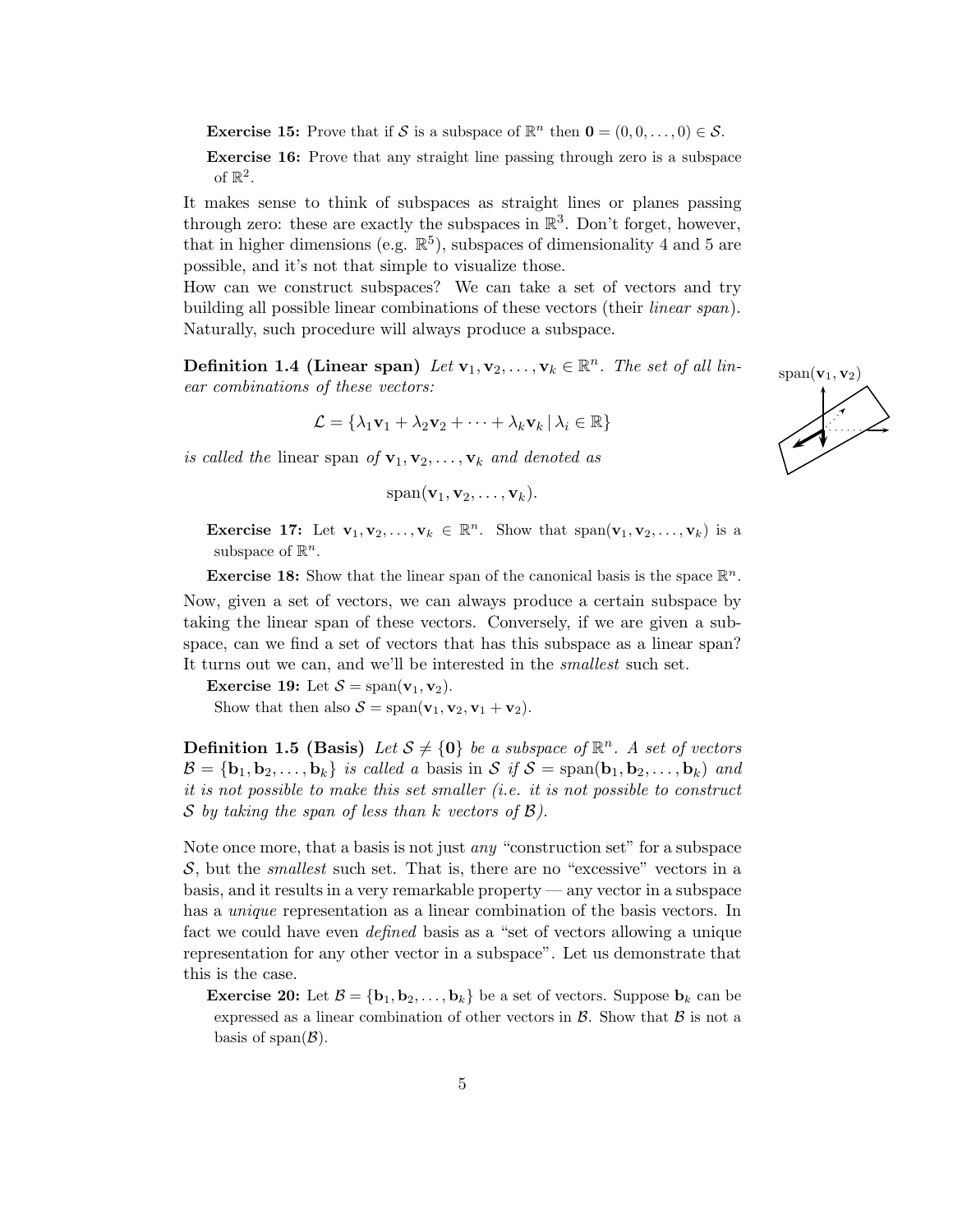**Exercise 21:** Let B be a set of vectors and let  $S = \text{span}(\mathcal{B})$ . Suppose there exists a vector  $\mathbf{v} \in \mathcal{S}$  that can be expressed as two different linear combinations of  $\mathcal{B}$ :

$$
\mathbf{v} = \alpha_1 \mathbf{b}_1 + \cdots + \alpha_k \mathbf{b}_k = \beta_1 \mathbf{b}_1 + \cdots + \beta_k \mathbf{b}_k.
$$

Show that then one of the vectors in  $\beta$  can be expressed as a linear combination of the others.

**Exercise 22:** Let  $\beta$  be a basis of S. Show that any  $\mathbf{v} \in \mathcal{S}$  can be expressed as a unique linear combination of the basis vectors. (Hint: use the results of two previous exercises)

We have just seen that a set of vectors can be a basis only if none of these vectors can be expressed via the others. There is a special name for that property.

**Definition 1.6 (Linear independence)** We say that a set of vectors  $\mathbf{v}_1$ ,  $\mathbf{v}_2, \ldots, \mathbf{v}_k$  is linearly independent if there exists no linear combination of these vectors, apart from the one where all the coefficients are zeros, that is zero. That is,

$$
\alpha_1\mathbf{v}_1+\alpha_2\mathbf{v}_2+\cdots+\alpha_k\mathbf{v}_k=\mathbf{0}
$$

only holds when  $\alpha_1 = \alpha_2 = \cdots = \alpha_k = 0$ .

Exercise 23: Show that a set of vectors is not linearly independent iff it is possible to express one of the vectors as a linear combination of the others.

**Exercise 24:** Show that if  $\beta$  is a basis of  $\beta$ , then  $\beta$  is linearly independent.

So it turns out that a basis of a subspace S is a *linearly independent* set of vectors that has this subspace as its span. Importantly, any subspace always has a basis. The size of any basis of a subspace is known as the dimensionality of the subspace.

**Theorem 1.1** Any subspace  $S \neq \{0\}$  of  $\mathbb{R}^n$  has a basis.

**Theorem 1.2** Let S be a subspace of  $\mathbb{R}^n$ . Let  $\mathcal{B}_1$  and  $\mathcal{B}_2$  be two different bases of S. Then  $|\mathcal{B}_1| = |\mathcal{B}_2| \leq n$ . We say that  $|\mathcal{B}_1|$  is the dimensionality of S and denote it by  $\dim(S)$ . For the special case of  $S = \{0\}$  we define  $\dim(\mathcal{S})=0.$ 

**Exercise 25:** Let  $\mathcal{L} = \{(x, y, 0) | x, y \in \mathbb{R}^n\}$ . Show that  $\mathcal{L}$  is a subspace of  $\mathbb{R}^n$ and find some basis of  $\mathcal{L}$ . What is the dimensionality of  $\mathcal{L}$ ?

**Exercise 26:** Let S be a d-dimensional subspace. Show that any set of more than d vectors is not linearly independent.

The notions and properties introduced in this section can all be summarized in one short sentence: a d-dimensional subspace of  $\mathbb{R}^n$  is a linear span of d linearly independent vectors. These vectors form a basis of this subspace.

Exercise 27: Prove it.

b a a, b are linearly

independent

b a c

 $\mathbf{a}, \mathbf{b}, \mathbf{c}$  are not linearly independent because  $c = a + b$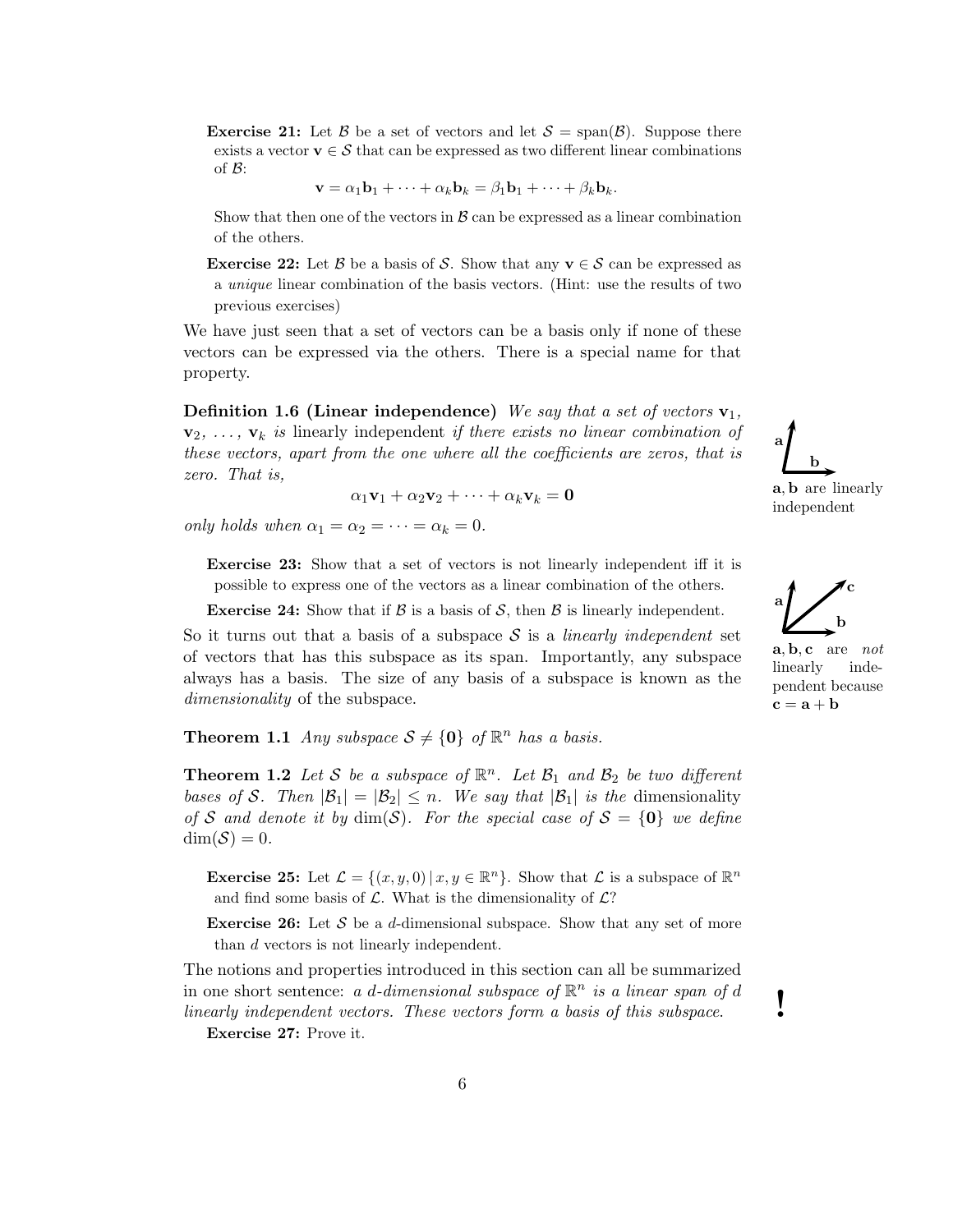Norm and Inner Product. Let's now get back to reality for a moment. It is most natural to view  $\mathbb{R}^n$  as a formalization and generalization of the three-dimensional space we are living in, the elements corresponding to locations or directions. The next best thing to do is therefore to define ways of measuring angles and distances. We define the norm or length of a vector v as:

$$
\|\mathbf{v}\| := \sqrt{v_1^2 + v_2^2 + \cdots + v_n^2}.
$$

Exercise 28: Show that if we naturally map points in our world to elements of  $\mathbb{R}^3$ , then distance between points **a** and **b** must be equal to  $\|\mathbf{a} - \mathbf{b}\|$ .

**Exercise 29:** Show that  $\|\alpha \mathbf{v}\| = \alpha \|\mathbf{v}\|.$ 

For measuring angles we define the *inner product* of two vectors  $\bf{v}$  and  $\bf{w}$  as follows:

$$
\langle \mathbf{v}, \mathbf{w} \rangle := v_1 w_1 + v_2 w_2 + \cdots + v_n w_n.
$$

**Exercise 30:** Consider the plane  $\mathbb{R}^2$ . Prove that  $\langle v, w \rangle = ||v|| ||w|| \cos \alpha$  where  $\alpha$  is the angle between the vectors.

Hint: Use the equation:  $\cos(\alpha - \beta) = \cos \alpha \cos \beta + \sin \alpha \sin \beta$ .

**Exercise 31:** Let  $\|\mathbf{v}\| = 1$ . Show that  $\langle \mathbf{w}, \mathbf{v} \rangle$  is the length of the orthogonal projection of w onto the line defined by v.

**Exercise 32:** Let  $\|\mathbf{v}\| = \|\mathbf{w}\| = 1$  and  $\langle \mathbf{v}, \mathbf{w} \rangle = 0$ . Show that for any  $\mathbf{x} \in \mathbb{R}^2$ :

$$
\mathbf{x} = \langle \mathbf{x}, \mathbf{v} \rangle \mathbf{v} + \langle \mathbf{x}, \mathbf{w} \rangle \mathbf{w}.
$$

That means that  $\{v, w\}$  is a basis in  $\mathbb{R}^2$ . It is possible to show that, in general, a set of *n pairwise orthogonal* vectors is always a basis in  $\mathbb{R}^n$ . Moreover in any d-dimensional subspace of  $\mathbb{R}^n$  there exists an orthogonal basis.

**Exercise 33:** Prove that  $\langle \mathbf{v}, \mathbf{v} \rangle = ||\mathbf{v}||^2$  for any  $\mathbf{v} \in \mathbb{R}^n$ .

**Exercise 34:** Prove that inner product is *symmetric*, *(bi)linear* and *positive* definite:

$$
\langle \mathbf{v}, \mathbf{w} \rangle = \langle \mathbf{w}, \mathbf{v} \rangle
$$

$$
\langle \alpha \mathbf{v} + \mathbf{w}, \mathbf{x} \rangle = \alpha \langle \mathbf{v}, \mathbf{x} \rangle + \langle \mathbf{w}, \mathbf{x} \rangle
$$

$$
\langle \mathbf{v}, \mathbf{v} \rangle = 0 \Leftrightarrow \mathbf{v} = \mathbf{0}
$$

**Exercise 35:** Prove that  $\|\mathbf{v} + \mathbf{w}\| \leq \|\mathbf{v}\| + \|\mathbf{w}\|$  (*The triangle inequality*). **Exercise 36:** Prove the *Cauchy-Schwarz inequality:*  $\langle v, w \rangle \le ||v|| ||w||$ . Triangle inequality

Hint: Consider  $\|\|\mathbf{v}\|\mathbf{w} - \frac{\langle \mathbf{v}, \mathbf{w} \rangle}{\|\mathbf{v}\|}$  $\frac{\mathbf{v}, \mathbf{w}}{\|\mathbf{v}\|} \mathbf{v}$ 2 . Rewrite it as inner product and "open the brackets".

**Exercise 37:** Let  $\mathbf{v} \in \mathbb{R}^n$ . Show that  $\mathcal{S} = {\mathbf{w} | \langle \mathbf{v}, \mathbf{w} \rangle = 0}$  is a subspace of  $\mathbb{R}^n$ . S is called the *orthogonal space* of **v**.

The set  $\mathbb{R}^n$  together with operations of addition, multiplication by scalar, the norm and the inner product forms a *euclidian space*.



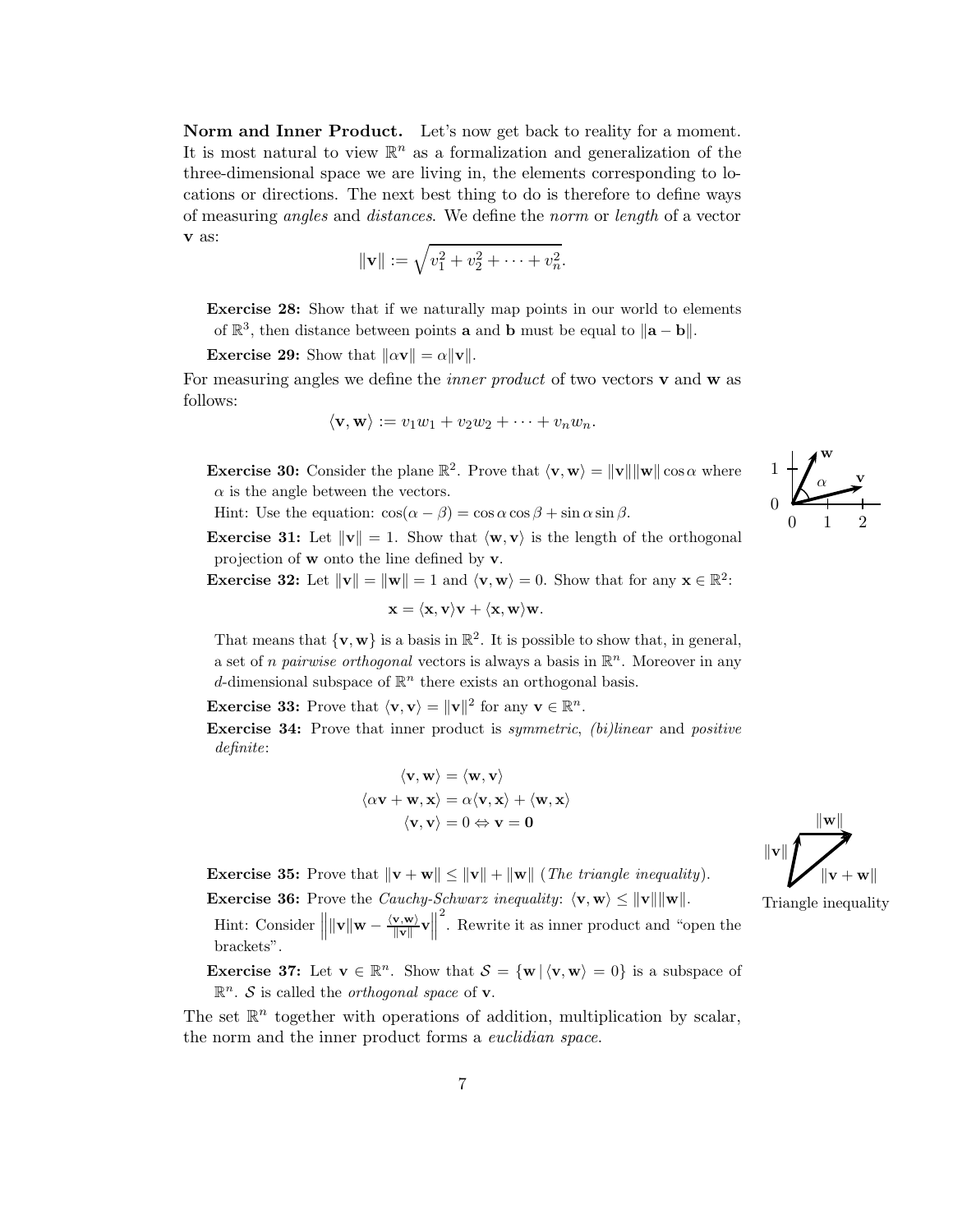### 2 Matrix Notation

An  $n \times m$  matrix is a table of real numbers with n rows and m columns. For example the following is a  $2 \times 3$  matrix:

$$
\left(\begin{array}{ccc}2&7.1&0.82\\8.18&2.8&4\end{array}\right)
$$

We denote matrices by capital boldface letters (e.g.  $\mathbf{A}, \mathbf{B}$ ). The element of matrix **A** at row *i* and column *j* will be denoted as  $(A)_{ij}$  or  $a_{ij}$  so:

$$
\mathbf{A} = \left( \begin{array}{cccc} a_{11} & a_{12} & \cdots & a_{1m} \\ a_{21} & a_{22} & \cdots & a_{2m} \\ \vdots & \vdots & \ddots & \vdots \\ a_{n1} & a_{n2} & \cdots & a_{nm} \end{array} \right)
$$

It is customary to use the shorthand:

$$
\mathbf{A}=(a_{ij}).
$$

We denote the set of all  $n \times m$  matrices by  $\mathbb{R}^{n \times m}$ . Similarly to how addition and multiplication by scalar was defined for the vectors in  $\mathbb{R}^n$ , we define *matrix addition* and *multiplication of a matrix by* a scalar componentwise:

$$
\mathbf{A} + \mathbf{B} = (a_{ij}) + (b_{ij}) = (a_{ij} + b_{ij})
$$

$$
\alpha \mathbf{A} = \alpha(a_{ij}) = (\alpha a_{ij})
$$

It is easy to see that the set of  $n \times 1$  matrices with addition and multiplication by a scalar corresponds exactly to the vector space  $\mathbb{R}^n$ . Therefore from now on, we use single-column matrices to denote vectors and make no difference between  $\mathbb{R}^n$  and  $\mathbb{R}^{n \times 1}$ . For example:

$$
\mathbf{v} = \left(\begin{array}{c} v_1 \\ v_2 \end{array}\right)
$$

The operation of "mirroring" a matrix so that its rows become columns and vice versa is known as *transposition*. That is, the *transpose*  $A<sup>T</sup>$  of a  $n \times m$ matrix is a  $m \times n$  matrix, for which

$$
(\mathbf{A}^T)_{ij} = (\mathbf{A})_{ji}
$$

The transpose of an *n*-element vector **v** is a  $1 \times n$  matrix **v**<sup>T</sup>. At last, we define the operation of *matrix multiplication*. Let  $\mathbf{A} \in \mathbb{R}^{n \times l}$  and  $\mathbf{B} \in \mathbb{R}^{l \times m}$ . Then the *product*  $\mathbf{A}\mathbf{B}$  is an  $n \times m$  matrix with entries:

$$
(\mathbf{AB})_{ij} = \sum_{k=1}^{l} a_{ik} b_{kj}.
$$

Let  $\mathbf{A} = \left( \begin{array}{ccc} 2 & 7 & 0 \ 8 & 2 & 4 \end{array} \right).$ Then

$$
\mathbf{A}^T = \left(\begin{array}{cc} 2 & 8 \\ 7 & 2 \\ 0 & 4 \end{array}\right).
$$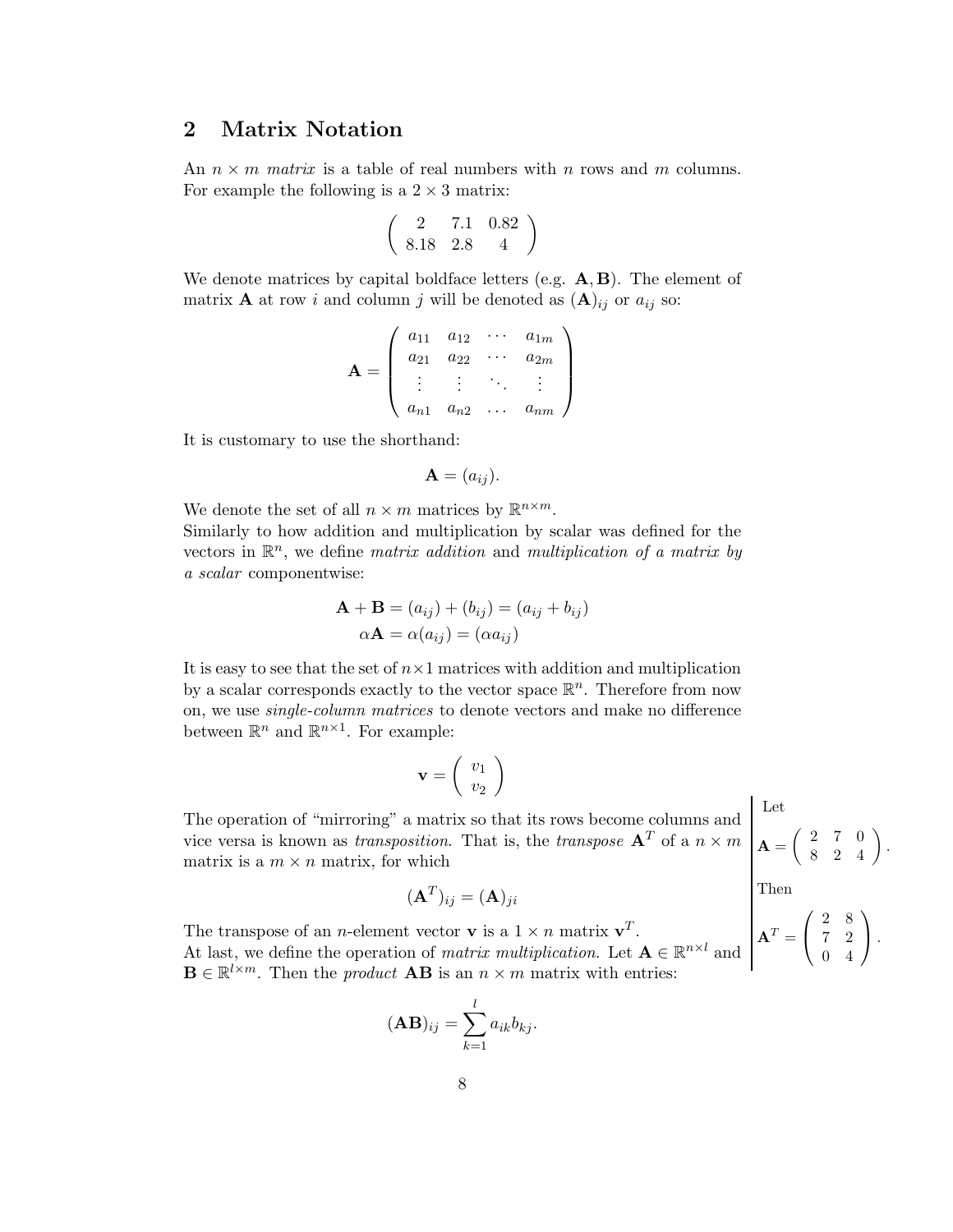Note that you can't multiply any two matrices: the number of columns of the first term in the product must be equal to the number of rows of the second one.

Exercise 38: Show that Av is a linear combination of the columns of A, with coefficients being the components of v.

**Exercise 39:** Let  $\mathbf{v}, \mathbf{w} \in \mathbb{R}^n$ . Show that  $\langle \mathbf{v}, \mathbf{w} \rangle = \mathbf{v}^T \mathbf{w}$ . Due to this, in the following we shall avoid the  $\langle \cdot, \cdot \rangle$  notation in favor of matrix multiplication.

**Exercise 40:** Let  $\mathbf{v}_1^T, \mathbf{v}_2^T, \ldots, \mathbf{v}_n^T \in \mathbb{R}^{1 \times l}$  be the rows of **A** and  $\mathbf{w}_1, \mathbf{w}_2, \ldots, \mathbf{w}_m \in$  $\mathbb{R}^{l \times 1}$  — the columns of **B**. Show that  $(AB)_{ij} = \mathbf{v}_i^T \mathbf{w}_j$ .

**Exercise 41:** Show that matrix multiplication is associative:  $(AB)C = A(BC)$ .

Exercise 42: Show that matrix multiplication is distributive:

 $(A + B)C = AC + BC.$ 

**Exercise 43:** Show that  $(AB)^T = B^T A^T$ .

**Exercise 44:** Find the matrix  $I \in \mathbb{R}^{n \times n}$  for which  $IA = A$  for any  $A \in \mathbb{R}^{n \times m}$ . I is called the identity matrix.

**Exercise 45:** Show that in general  $AB \neq BA$ .

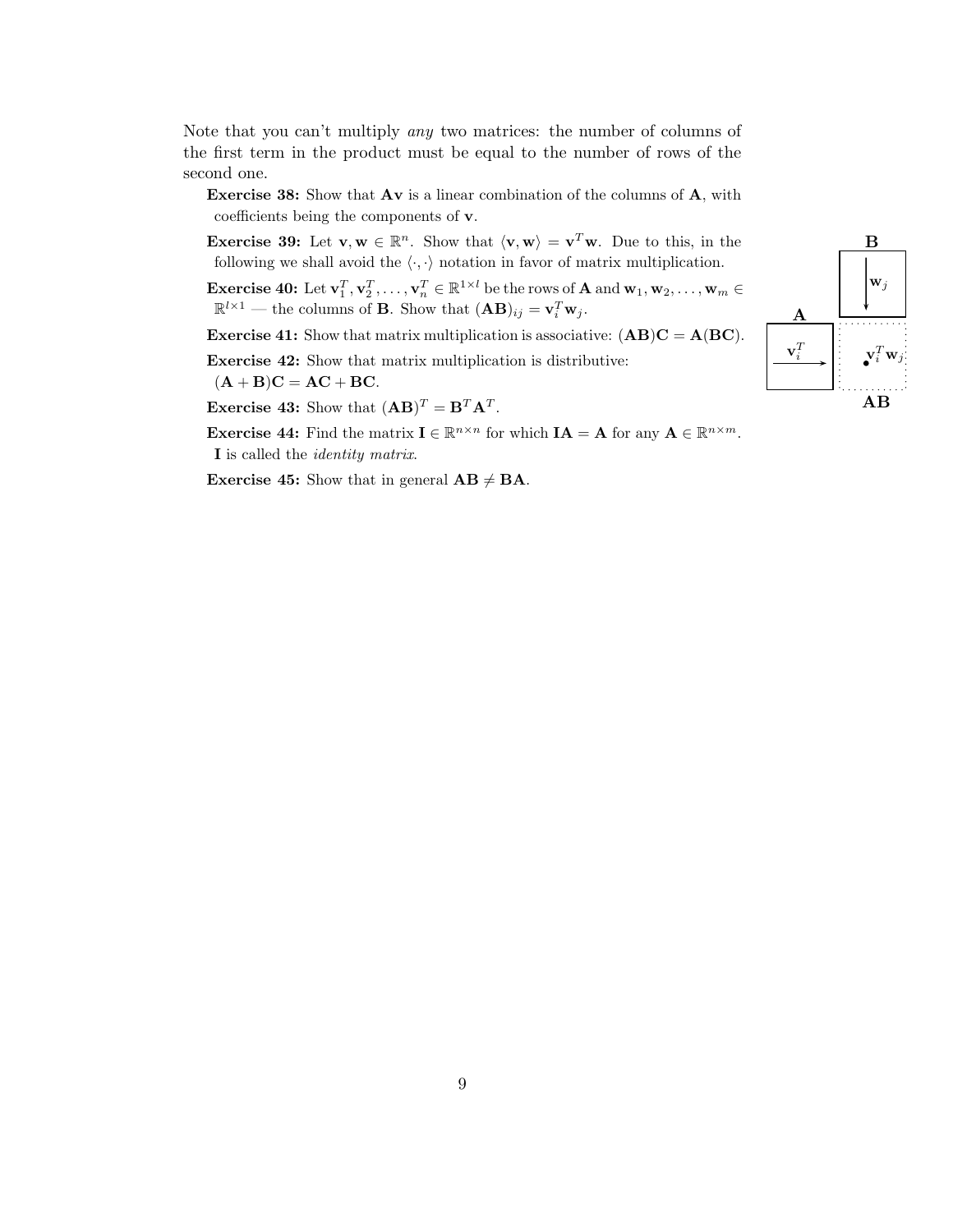### 3 Linear Functions

As you remember, the two most basic things we could do with vectors in  $\mathbb{R}^n$  were addition and multiplication by scalars. In this part we shall try to do something useful with the vectors without losing this structure. That is, we shall examine all possible functions f that *preserve* addition and scalar multiplication (which means, preserve linear combinations).

**Definition 3.1 (Linear function)** A function  $f : \mathbb{R}^m \to \mathbb{R}^n$  is called linear *if for each*  $\mathbf{v}, \mathbf{w} \in \mathbb{R}^m, \alpha \in \mathbb{R}$ :

$$
f(\alpha \mathbf{v} + \mathbf{w}) = \alpha f(\mathbf{v}) + f(\mathbf{w})
$$

**Exercise 46:** Show that  $f(\mathbf{x}) = \mathbf{w}^T \mathbf{x}$  is a linear function.

**Exercise 47:** Show that  $f(\mathbf{x}) = \mathbf{x}$  is a linear function.

**Exercise 48:** Let  $\beta$  be some basis in  $\mathbb{R}^n$ . Let  $f(\mathbf{v})$  return the vector of coordinates of  $\bf{v}$  in basis  $\beta$ . Show that  $f$  is a linear function.

**Exercise 49:** Consider vectors in  $\mathbb{R}^2$ , interpret them as arrows. Show that rotation around 0 on a fixed angle  $\alpha$  is a linear function.

**Exercise 50:** Show that  $f(\mathbf{v}) = \mathbf{v} + \mathbf{c}$  for  $\mathbf{c} \neq \mathbf{0}$  is not a linear function.

**Exercise 51:** Let  $f : \mathbb{R}^m \to \mathbb{R}^n$  be a linear function. Show that  $f(\mathbf{0}) = \mathbf{0}$ .

**Exercise 52:** Let  $f : \mathbb{R}^l \to \mathbb{R}^n$  and  $g : \mathbb{R}^m \to \mathbb{R}^l$  be linear functions. Show that  $f \circ g$  is also a linear function.  $(f \circ g(\mathbf{x})) = f(g(\mathbf{x})).$ 

**Exercise 53:** Show that a linear function maps a subspace to a subspace.

The class of linear functions can be described as the class of all possible projections, reflections, rotations and shears: those functions that transform straight lines into straight lines or single points (but never into curves!) and keep the zero intact.

Let  $\{e_1, e_2, \ldots, e_n\}$  be the canonical basis in  $\mathbb{R}^n$ . Then each vector can be represented as

$$
\mathbf{v} = v_1 \mathbf{e}_1 + v_2 \mathbf{e}_2 + \cdots + v_n \mathbf{e}_n.
$$

But then if  $f$  is a linear function:

$$
f(\mathbf{v}) = v_1 f(\mathbf{e}_1) + v_2 f(\mathbf{e}_2) + \cdots + v_n f(\mathbf{e}_n).
$$

#### Exercise 54: Prove it.

That means, that in order to completely define a linear transformation, you only need to specify how it transforms the vectors of the canonical basis. Now let us construct a matrix  $\bf{F}$ , with columns being the vectors  $f(\mathbf{e}_1), f(\mathbf{e}_2), \ldots, f(\mathbf{e}_n)$ . It holds then:

$$
f(\mathbf{v}) = \mathbf{F}\mathbf{v}.
$$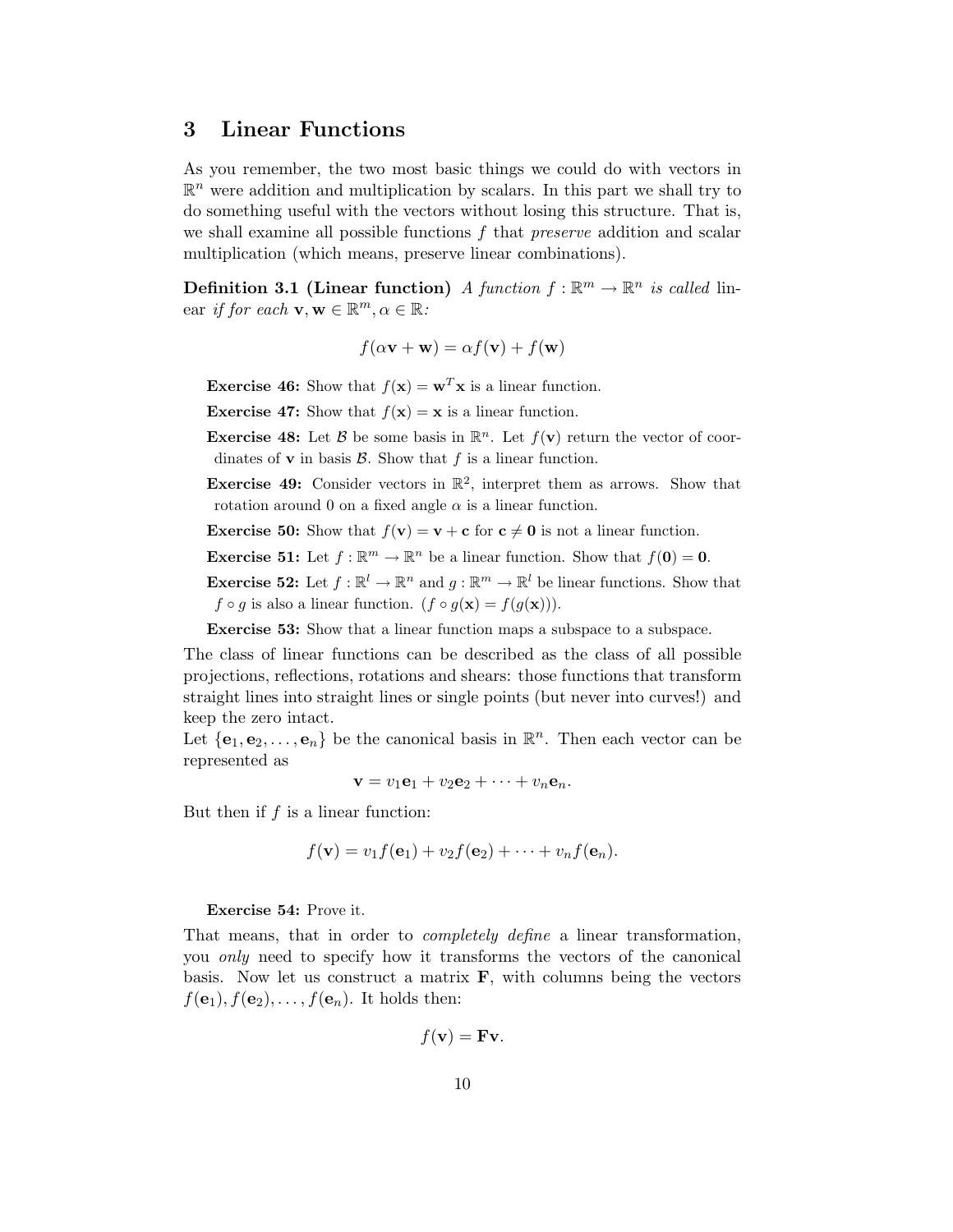**Exercise 55:** Prove it. Show that each linear transformation  $f : \mathbb{R}^m \to \mathbb{R}^n$  corresponds *uniquely* to a matrix  $\mathbf{F} \in \mathbb{R}^{n \times m}$  and vice versa. corresponds *uniquely* to a matrix  $\mathbf{F} \in \mathbb{R}^{n \times m}$  and vice versa.

- Exercise 56: If you were wondering why matrix multiplication was defined like it was — here is the answer. Let  $\mathbf{F} \in \mathbb{R}^{n \times l}$  correspond to linear function f and let  $\mathbf{G} \in \mathbb{R}^{l \times m}$  correspond to linear transformation g. Show that matrix **FG** corresponds to linear transformation  $f \circ q$ .
- **Exercise 57:** Show that  $(f \circ g) \circ h = f \circ (g \circ h)$  for any transformations  $f, g, h$ . Show how it follows that matrix multiplication is associative.
- **Exercise 58:** Let id:  $\mathbb{R}^n \to \mathbb{R}^n$  be the identity transformation, ie  $id(\mathbf{x}) = \mathbf{x}$ . Show that the matrix corresponding to it is the identity matrix I.

We have just discovered a very remarkable fact: *linear functions and matri*ces are equivalent. Every time someone is talking about matrices you may think about linear functions. Every time someone says "linear function" you know he means "matrix". It also provides a useful way of interpreting matrices. You know how to interpret vectors as arrows, right? Now you interpret a matrix as a set of arrows corresponding to the columns of the matrix. This set of arrows shows how the matrix transforms the canonical basis.

#### Invertible Transformations

Definition 3.2 (Invertible function) We say that a function  $f : \mathbb{R}^m \to$  $\mathbb{R}^n$  is invertible if there exists a transformation  $f^{-1}: \mathbb{R}^n \to \mathbb{R}^m$  such that for any  $\mathbf{v} \in \mathbb{R}^m$   $f^{-1}(f(\mathbf{v})) = \mathbf{v}$ . That is,  $f^{-1}$  can "undo" what f does. We call  $f^{-1}$  the inverse of f.

**Exercise 59:** If f is invertible, is  $f^{-1}$  necessarily also invertible? When is it? **Exercise 60:** Let  $f : \mathbb{R}^n \to \mathbb{R}^n$  be invertible. Show that f maps any d-

dimensional subspace into a d-dimensional subspace.

Hint: First show that f maps linearly independent sets to linearly independent sets.

**Exercise 61:** Let  $f : \mathbb{R}^n \to \mathbb{R}^n$  be invertible. Show that  $f^{-1}$  is then also invertible and  $(f^{-1})^{-1} = f$ .

**Exercise 62:** Let id:  $\mathbb{R}^n \to \mathbb{R}^n$  be the identity transformation and let f:  $\mathbb{R}^n \to \mathbb{R}^n$  be invertible. Show that  $f \circ f^{-1} = f^{-1} \circ f = id$ .

It follows from above that it makes most sense to speak about invertible transformations from  $\mathbb{R}^n$  to  $\mathbb{R}^n$ . Otherwise we can only "undo" transformations that map points from a lower dimensional space into a higher dimensional space, but not vice versa. So next time, when we say invertible transformation, we mean the case of  $\mathbb{R}^n \to \mathbb{R}^n$ .

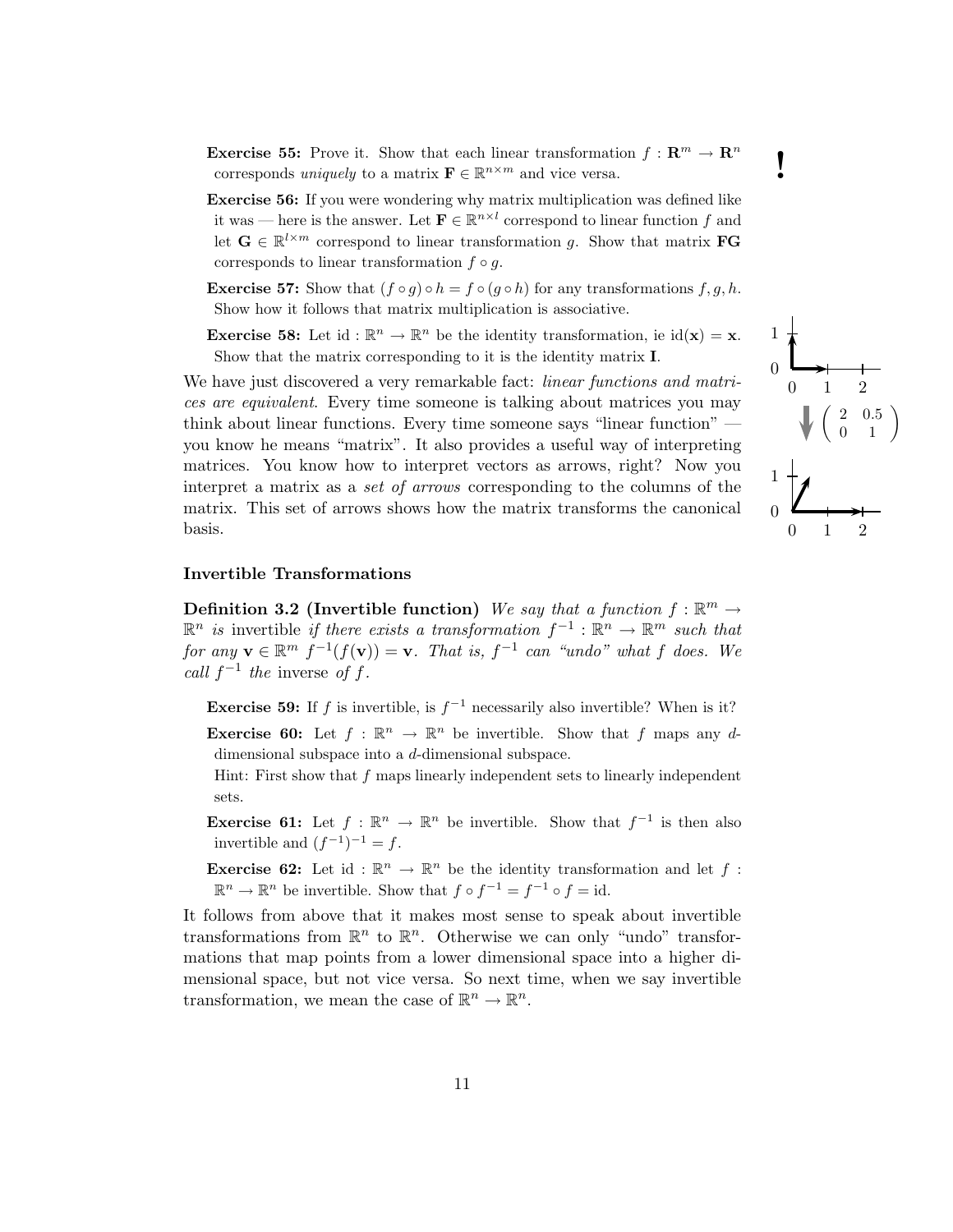Let  $f: \mathbb{R}^n \to \mathbb{R}^n$  be an invertible linear transformation. We call the  $n \times n$ matrix  $\bf{F}$ , corresponding to this transformation *invertible*, and the matrix  $\mathbf{F}^{-1}$ , corresponding to  $f^{-1}$  is called the *inverse* of **F**.

**Exercise 63:** Let **F** be an invertible  $n \times n$  matrix.

Show that  $\mathbf{F} \mathbf{F}^{-1} = \mathbf{F}^{-1} \mathbf{F} = \mathbf{I}.$ 

**Exercise 64:** Let **A** be an invertible matrix and let  $Ax = y$ . Show that  $\mathbf{x} = \mathbf{A}^{-1} \mathbf{v}$ .

**Exercise 65:** Let  $\mathcal{B} = {\mathbf{b}_1, \mathbf{b}_2, ..., \mathbf{b}_n}$  be a basis in  $\mathbb{R}^n$ . Let f be a function that, given a vector  $\mathbf{v} \in \mathbb{R}^n$  returns its coordinates in basis  $\mathcal{B}$ . Show that  $f(\mathbf{v}) = \mathbf{B}^{-1}\mathbf{v}$ , where **B** is a matrix with columns  $\mathbf{b}_1, \mathbf{b}_2, \ldots, \mathbf{b}_n$ .

Hint: Show that if  $\mathbf{w} = f(\mathbf{v})$  then  $\mathbf{v} = \mathbf{B}\mathbf{w}$ .

**Exercise 66:** Find the inverse of  $\begin{pmatrix} 2 & 0 \\ 0 & 0 \end{pmatrix}$  $0 -2$  . **Exercise 67:** Find the inverse of  $\begin{pmatrix} 1 & 0 \\ 1 & 1 \end{pmatrix}$ .

Invertible transformations turn out to be very useful, so it's important to know how they differ from the noninvertible ones. Clearly, a function is invertible if and only if it maps different arguments to different values. (Otherwise, if for some  $\mathbf{v}_1 \neq \mathbf{v}_2$  we have  $f(\mathbf{v}_1) = f(\mathbf{v}_2) = \mathbf{w}$ , we can't really tell by only looking at w, whether it came from  $v_1$  or  $v_2$ .) Linear functions are even more interesting in that respect. Let  $f$  be a noninvertible linear function. That is, let there exist  $\mathbf{v}_1 \neq \mathbf{v}_2$  such that  $f(\mathbf{v}_1) = f(\mathbf{v}_2)$ . It easily follows from it, that there must be a whole subspace that  $f$  maps to  $0$ .

**Exercise 68:** Let  $f(\mathbf{v}_1) = f(\mathbf{v}_2)$  for  $\mathbf{v}_1 \neq \mathbf{v}_2$ . Show that there exists  $\mathbf{s} \neq \mathbf{0}$ such that  $f(\alpha s) = 0$  for any  $\alpha \in \mathbb{R}$ .

**Exercise 69:** Show that the set of all  $\mathbf{v} \in \mathbb{R}^n$  for which  $f(\mathbf{v}) = \mathbf{0}$  is a subspace. In the following we shall denote the subspace of all vectors that  $f$  maps to **0** by  $\text{Ker}(f)$ . That is,

$$
Ker(f) = \{ \mathbf{v} \mid f(\mathbf{v}) = \mathbf{0} \}
$$

If the only vector that f maps to **0** is **0** (i.e.  $\text{Ker}(f) = \{0\}$ ), then f is certainly invertible.

Exercise 70: Prove it.

Here's another important observation. An invertible function maps the whole space  $\mathbb{R}^n$  onto the whole space. Which is the same to say that it maps the basis of  $\mathbb{R}^n$  to some other basis of  $\mathbb{R}^n$ .

**Exercise 71:** Show that if f maps some basis of  $\mathbb{R}^n$  to a non-basis then f is not invertible.

Therefore the columns of the corresponding matrix must be linearly independent.

Exercise 72: Prove it.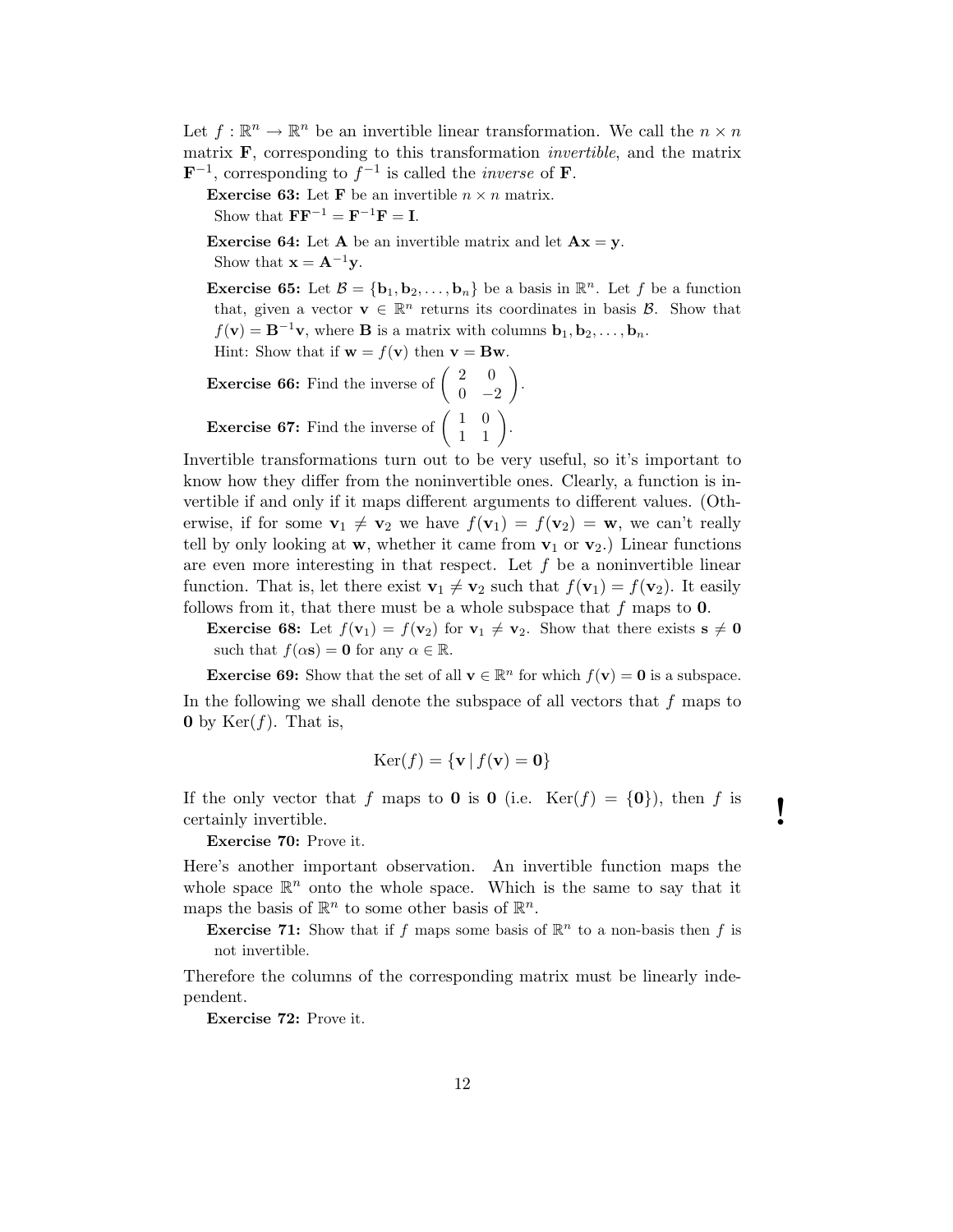Conversely, let the columns of a matrix be linearly independent. Then the corresponding  $f$  is certainly invertible.

Exercise 73: Prove it.

Which makes us conclude:  $f$  is invertible iff the columns of  $\mathbf F$  are linearly  $\blacksquare$ 

Suppose now that f is not invertible. As we've noted above, f should map  $\mathbb{R}^n$  to some lower-dimensional subspace of  $\mathbb{R}^n$ . The dimensionality of this space is an important parameter as it tells us how much information f "preserves".

Definition 3.3 (Rank) Let  $f : \mathbb{R}^n \to \mathbb{R}^m$  and let  $S = \{f(\mathbf{v}) | \mathbf{v} \in \mathbb{R}^n\}$ . We call  $\dim(\mathcal{S})$  the rank of f and denote by rank(f).

Note that rank is defined for any linear transformations, not only  $\mathbb{R}^n \to$  $\mathbb{R}^n$ .

**Exercise 74:** Find rank  $\begin{pmatrix} 1 & 0 \\ 0 & 0 \end{pmatrix}$ .

**Exercise 75:** Show that f is invertible iff rank $(f) = n$ .

**Exercise 76:** Consider  $f : \mathbb{R}^3 \to \mathbb{R}^3$ . Show that: a) if f is invertible then rank $(f) = 3$ ; b) if f projects all points to some plane, then rank $(f) = 2$ ; c) if f projects all points to some line then  $rank(f) = 1$ ; d) if f maps every point to 0 then rank $(f) = 0$ .

**Exercise 77:** Show that  $rank(\mathbf{FG}) \leq min(rank(\mathbf{F}),rank(\mathbf{G}))$ .

**Exercise 78:** Show that  $\text{rank}(\mathbf{F}) = \text{rank}(\mathbf{F}^T)$ .

Hint:

First show that  $\text{Ker}(\mathbf{F}) = \text{Ker}(\mathbf{F}^T\mathbf{F})$  by using the fact that  $\|\mathbf{Fv}\|^2 = \mathbf{v}^T\mathbf{F}^T\mathbf{Fv}$ . Follow from it that  $rank(\mathbf{F}) = rank(\mathbf{F}^T \mathbf{F})$  and hence  $rank(\mathbf{F}) \le rank(\mathbf{F}^T)$ . At last, note that by symmetry rank $(\mathbf{F}^T) \leq \text{rank}(\mathbf{F})$ .

We conclude this with one more insightful observation. We've noted above that a noninvertible f maps some subspace of  $\mathbb R$  to 0. The dimensionality of this subspace therefore indicates how much information  $f$  "loses". Now, if  $\dim(\text{Ker}(f))$  is the dimensionality "lost" by f and rank(f) is the dimensionality "preserved" by  $f$ , it would make sense to have their sum equal to n. This actually holds true.

**Theorem 3.1** Let  $f : \mathbb{R}^n \to \mathbb{R}^m$  be a linear transformation. Then

$$
\dim(\text{Ker}(f)) + \text{rank}(f) = n.
$$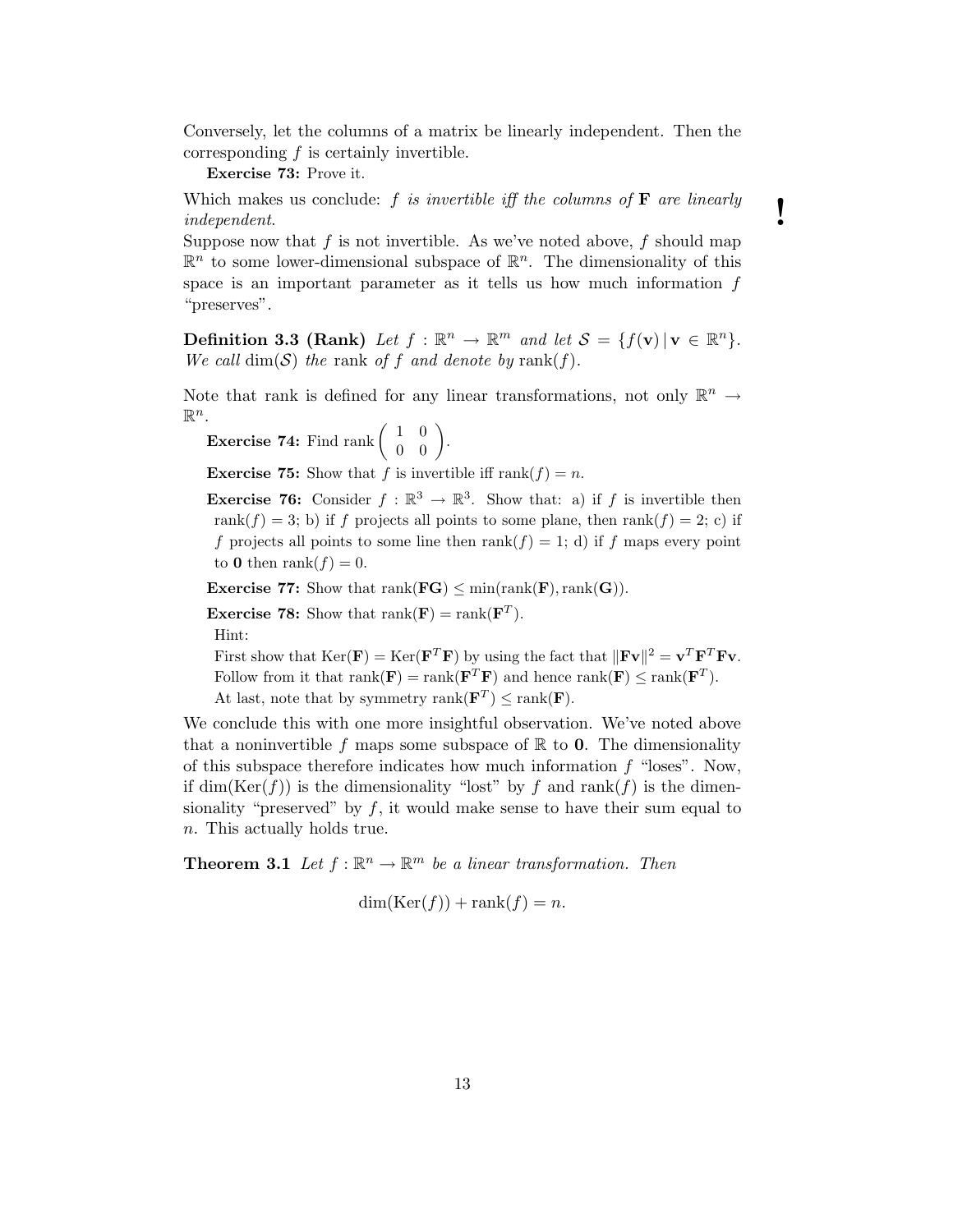**Orthogonal Transformations** A particularly interesting class of linear transformations is formed by those that *preserve angles and distances*. These are precisely all the rotations and mirrorings.

Definition 3.4 (Orthogonal transformation) We say that a linear transformation  $f: \mathbb{R}^n \to \mathbb{R}^n$  is orthogonal, if it preserves the inner product. That is, for any  $\mathbf{x}, \mathbf{y} \in \mathbb{R}^n$ :

$$
\langle \mathbf{x}, \mathbf{y} \rangle = \langle f(\mathbf{x}), f(\mathbf{y}) \rangle.
$$

It turns out that an orthogonal transformation is always invertible, and the matrix **F** of an orthogonal transformation f has a nice property:  $\mathbf{F}^{-1} = \mathbf{F}$ (which can sometimes be very convenient: while inverting matrices is in general rather complicated, for orthogonal functions it's trivial!) . To show that, we first note that an orthogonal transformation maps an orthonormal basis to an orthonormal basis.

Definition 3.5 (Orthonormal basis) Let S be a subspace of  $\mathbb{R}^n$  and B be a basis in it. We say that  $\mathcal B$  is orthonormal if all the vectors in  $\mathcal B$  are of unit length and pairwise orthogonal. That is:

$$
\|\mathbf{b}_i\| = 1, \qquad \text{and} \qquad \langle \mathbf{b}_i, \mathbf{b}_j \rangle = 0, \text{ if } i \neq j.
$$

Exercise 79: Let B be a matrix, the columns of which are orthonormal. Show that  $\mathbf{B}^T \mathbf{B} = \mathbf{I}$ .

**Exercise 80:** Let f be an orthogonal transformation. Show that f maps an orthonormal basis to an orthonormal basis.

**Exercise 81:** Let **F** be an orthogonal matrix. Show that  $\mathbf{F}^T \mathbf{F} = \mathbf{I}$ . (Hint: Show that columns of  $\bf{F}$  are orthogonal.)

To summarize, orthogonal transformations correspond to rotations and mirrorings, they preserve angles and distances, the columns of an orthogonal matrix form an orthonormal basis, and the inverse of an orthogonal matrix is simply its transpose.

Symmetric Transformations Another interesting class of transformations are *symmetric* transformations.

Definition 3.6 (Symmetric transformation) We call a linear transformation f symmetric if its matrix **F** is symmetric, i.e.  $\mathbf{F} = \mathbf{F}^T$ .

**Exercise 82:** Let f be a symmetric transformation. Show that  $\langle f(\mathbf{x}), \mathbf{y} \rangle =$  $\langle \mathbf{x}, f(\mathbf{y}) \rangle$ .

One simple example of a symmetric transformation is given by a diagonal  $matrix - a$  matrix whose nonzero elements are only on the diagonal. Such a transformation performs a *scaling* along the coordinate axes.





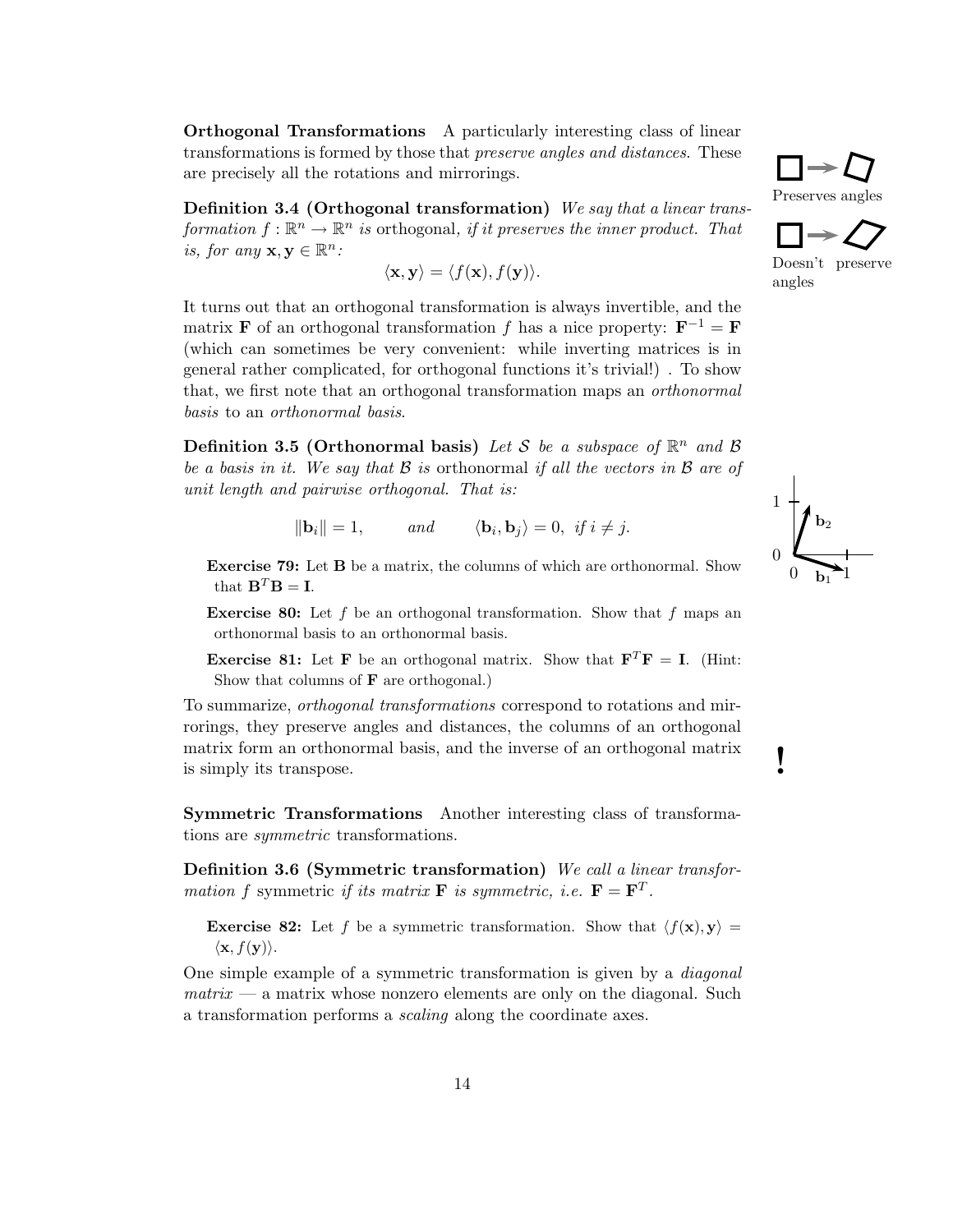Exercise 83: Examine the symmetric transformation given by the matrix  $\begin{pmatrix} 2 & 0 \\ 0 & 1 \end{pmatrix}$ . How does it transform the points of the plane?

It turns out that all the symmetric transformations are in a sense similar to such diagonal scaling, with the only difference that in general the scaling is not performed along the coordinate axes, but maybe along some other orthogonal set of directions.

**Exercise 84:** Let  $\beta$  be an orthonormal basis in  $\mathbb{R}^n$ . Let **B** be a matrix that transforms the canonical basis to  $\mathcal{B}$ . Let  $\mathbf{D}$  be some diagonal matrix with entries  $d_1, d_2, \ldots, d_n$  on the diagonal. Show that the matrix  $\mathbf{F} = \mathbf{B} \mathbf{D} \mathbf{B}^T$  is a transformation, that scales all the vectors along direction  $\mathbf{b}_1$  by  $d_1$ , all the vectors along  $\mathbf{b}_2$  by  $d_2$ , etc. Show that **F** is a symmetric matrix.

**Theorem 3.2** Any symmetric matrix  $\bf{F}$  can be represented as:

$$
\mathbf{F} = \mathbf{B} \mathbf{D} \mathbf{B}^T,\tag{2}
$$

where  $\bf{B}$  is orthogonal and  $\bf{D}$  a diagonal matrix.

Eigenvalues and Eigenvectors We have just seen that a symmetric matrix in fact performs a *scaling* along certain orthogonal directions. These directions, and the factors of scaling are often of special interest, hence they have a special name.

Definition 3.7 (Eigenvalues and Eigenvectors) Let  $f : \mathbb{R}^n \to \mathbb{R}^n$  be a linear transformation. If for some  $\mathbf{v} \in \mathbb{R}^n$ ,  $\mathbf{v} \neq \mathbf{0}$  there exists  $\alpha \in \mathbb{R}$  such that

$$
f(\mathbf{v}) = \alpha \mathbf{v},
$$

we call **v** an eigenvector of f, and  $\alpha$  – the corresponding eigenvalue.

- **Exercise 85:** Let v be an eigenvector of f. Show that  $c$  v is also an eigenvector for any  $c \neq 0$ .
- **Exercise 86:** Show that all the eigenvectors of  $f$  corresponding to a given eigenvalue  $\alpha$  form a subspace.
- **Exercise 87:** Suppose you know eigenvectors and eigenvalues of  $f$ . What can you say about eigenvectors and eigenvalues of  $f^{-1}$ ?
- **Exercise 88:** Let **F** be symmetric, and let **F** = **BDB**<sup>T</sup> the decomposition given in theorem 3.2. Show that each column of  $\bf{B}$  is an eigenvector of  $\bf{F}$ , and the corresponding eigenvalues are given by the diagonal elements of D.
- Exercise 89: Show that it is possible to construct an orthonormal basis from the eigenvectors of a symmetric matrix.

Although the notion of eigenvalues and eigenvectors is most often used in the context of symmetric matrices, it is not necessarily always the case. Eigenvectors of nonsymmetric matrices may sometimes also be of interest.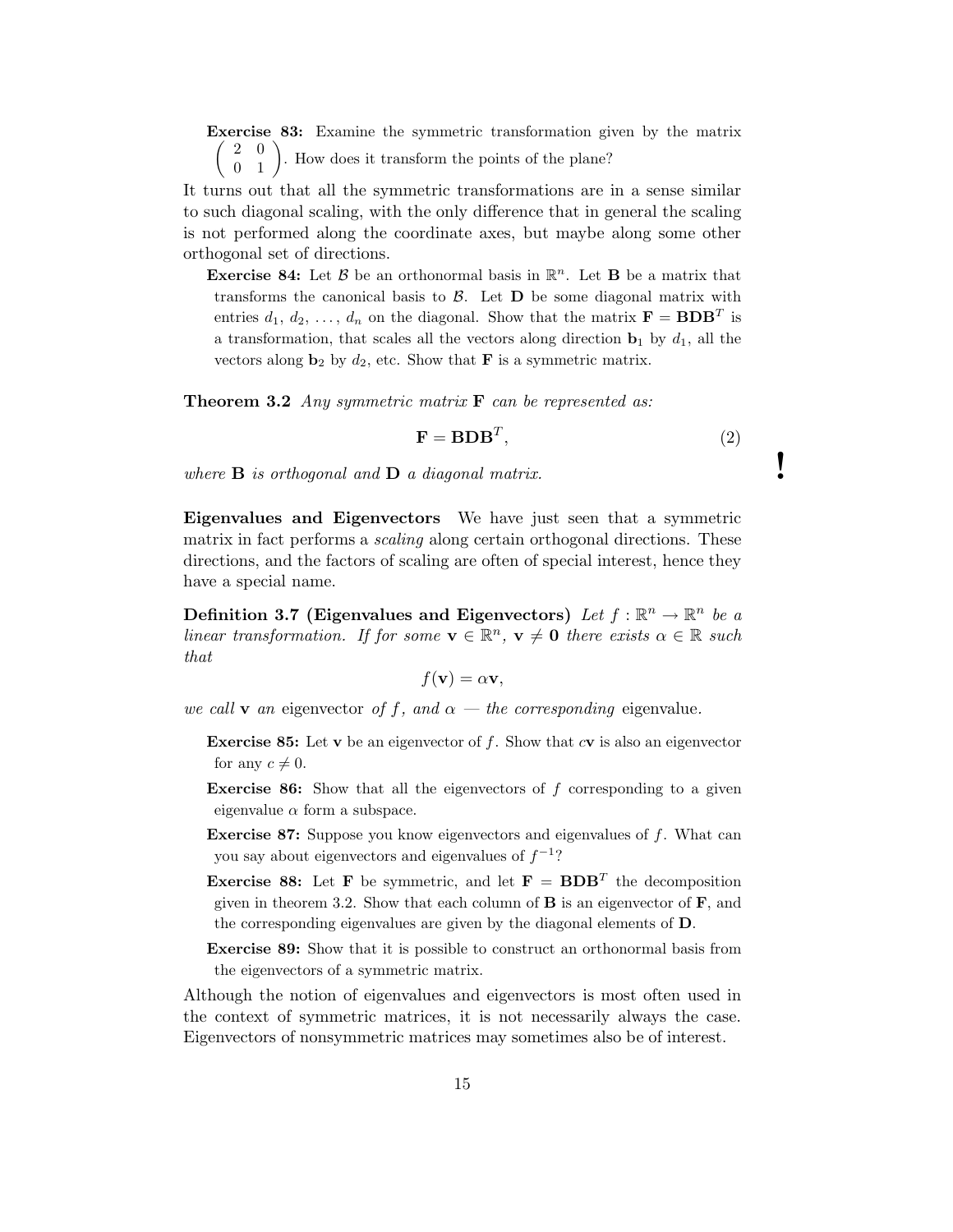**Exercise 90:** Let  $V$  be an invertible transformation and  $D$  a diagonal matrix. Find the eigenvectors and eigenvalues of  $\mathbf{F} = \mathbf{V} \mathbf{D} \mathbf{V}^{-1}$ .

Finding the eigenvectors of a matrix really means trying to represent it in the form  $\mathbf{F} = \mathbf{V} \mathbf{D} \mathbf{V}^{-1}$ . Such representation is often very insightful, as it immediately shows the vectors that are "most important" with respect to the transformation **F**. The eigenvectors (given by the columns of  $V$ ) can provide us with a very convenient basis for our data: when we represent the data in this basis, the transformation  $\bf{F}$  is nothing more than a coordinatewise scaling given by the diagonal matrix **D**.

By just looking at the eigenvalues of  $\bf{F}$  (the *spectrum* of  $\bf{F}$ ) we can immediately see how F works: which directions are "amplified", which are preserved and which are mapped to 0 (these correspond to zero eigenvalues).

**Exercise 91:** Let  $\mathbf{F} = \mathbf{V} \mathbf{D} \mathbf{V}^{-1}$  with  $\mathbf{D}$  a diagonal matrix. Show that the number of nonzero entries on the diagonal of  $D$  is equal to rank( $F$ ).

If the spectra of two different matrices are equal, such matrices may often be considered equivalent, in a certain sense. Of course, not every matrix can be represented like that. For example, 2D rotations have no eigenvectors.

- Exercise 92\*: Have you ever wondered, why sine-waves are considered so important in sound processing? Well, the answer is, that sine-waves are precisely the eigensignals of time-invariant linear transformations.
- **Exercise 93<sup>\*</sup>:** Covariance matrix is a matrix, commonly used in data analysis. It's a symmetric matrix  $\Sigma$ , with the property that for a data point x, the product  $\mathbf{x}^T \mathbf{\Sigma}^{-1} \mathbf{x}$  indicates how "interesting" (improbable) the point  $\mathbf{x}$  is the larger, the better. Show how the eigenvalue decomposition (2) of  $\Sigma$  can provide a more convenient basis for the data.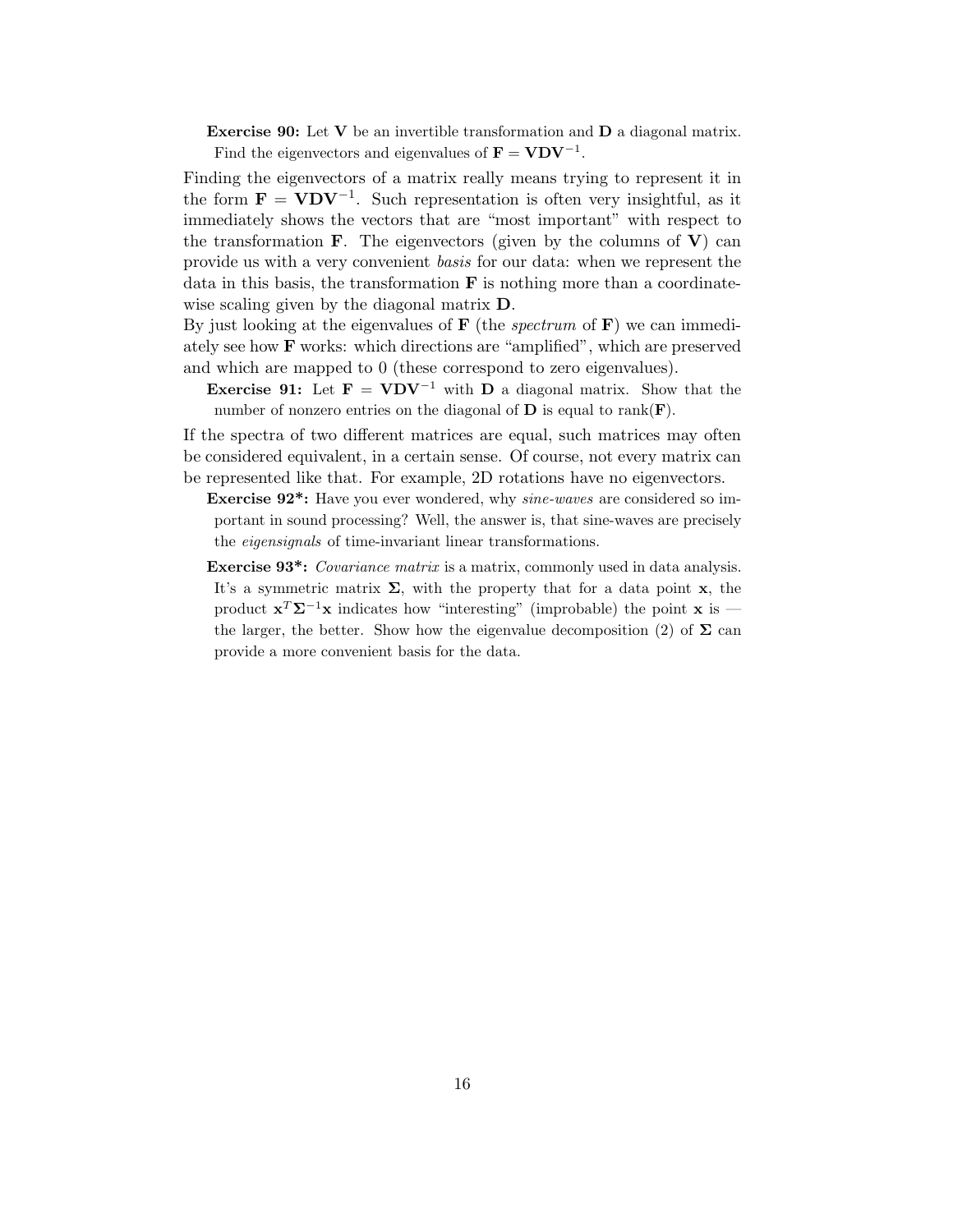Determinant As we know, a linear transformation can be described by saying what it does to the canonical basis. Consider the parallelogram built on the vectors of the canonical basis. That is, consider the "unit-hypercube"

$$
\mathcal{U} = \{ (v_1, v_2, \dots, v_n) \, | \, v_i \in [0,1] \}.
$$

In one-dimensional case this is just the segment  $[0, 1]$ , in two-dimensional case — the square  $[0, 1] \times [0, 1]$ , in three-dimensional case — the cube  $[0, 1] \times [0, 1] \times [0, 1]$  and in higher dimensions it's some analogous object. It corresponds to our notion of a "hypercube" and it's "volume" (which is length in  $\mathbb{R}^1$  and area in  $\mathbb{R}^2$ ) is 1, hence the name "unit hypercube".

Let's ask, for a given linear transformation  $f$ , how does it transform this unit hypercube. Does it stretch it or shrink it? Does it mirror it? Make it "flat"? Such knowledge often turns out to be useful: for example, if we know that  $f$  shrinks the unit hypercube to half the size, we can immediately deduce that f performs such shrinking for any set of points; if we know that  $f$  "flattens" the *n*-dimensional hypercube to a lower-dimensional hypercube, we can conclude that  $f$  is not invertible, etc.

Exercise 94: Examine the statements above in detail and prove them.

So, the question we're interested in is, *given a linear transformation*  $f$ *, what* is the volume of  $f(\mathcal{U})$ ? If U is a hyper-parallelepiped built on the vectors of the canonical basis, then  $f(\mathcal{U})$  is a hyper-parallelogram built on the vectors  $f(\mathbf{e}_i)$ , so another way to ask the same question is: *given a matrix* **F**, what is the volume of the parallelogram built on the columns of this matrix?

**Exercise 95:** Consider  $\mathbf{F} = \begin{pmatrix} 1 & 0.5 \\ 0 & 0.5 \end{pmatrix}$ 0 0.5 ). Draw the parallelogram to which  $\bf{F}$ transforms the unit square. What is the area of this parallelogram?

A last twist before the final definition: not only shall we be interested in the volume of  $f(\mathcal{U})$ , but rather the *signed volume* of it. Intuitively, we shall say that the volume of  $f(\mathcal{U})$  is negative, if f had to "mirror" the unit hypercube indetween in order to obtain  $f(\mathcal{U})$ .

**Exercise 96:** Consider  $\mathbf{F} = \begin{pmatrix} 0 & 1 \\ 1 & 0 \end{pmatrix}$ . Show how **F** transforms the unit square. Do you see that although the square itself is left intact, its orientation has changed (i.e. it has been mirrored)? In this case we say that the signed volume of  $f(U)$  is  $-1$  rather than 1.

**Definition 3.8 (Determinant)** Let  $f : \mathbb{R}^n \to \mathbb{R}^n$  be a linear transformation and let the corresponding matrix be  $\bf{F}$ . We define the determinant of f as the signed volume of the parallelogram built on the columns of  $\bf{F}$ . The determinant is denoted as  $\det(f)$  (or  $\det(\mathbf{F})$ ).

Sometimes it is convenient to speak of the determinant of a set of vectors  ${v_1, v_2, \ldots, v_n}$  (which is still the signed area of a parallelogram built on these vectors). Then we use the notation  $\det(\mathbf{v}_1, \mathbf{v}_2, \dots, \mathbf{v}_n)$ .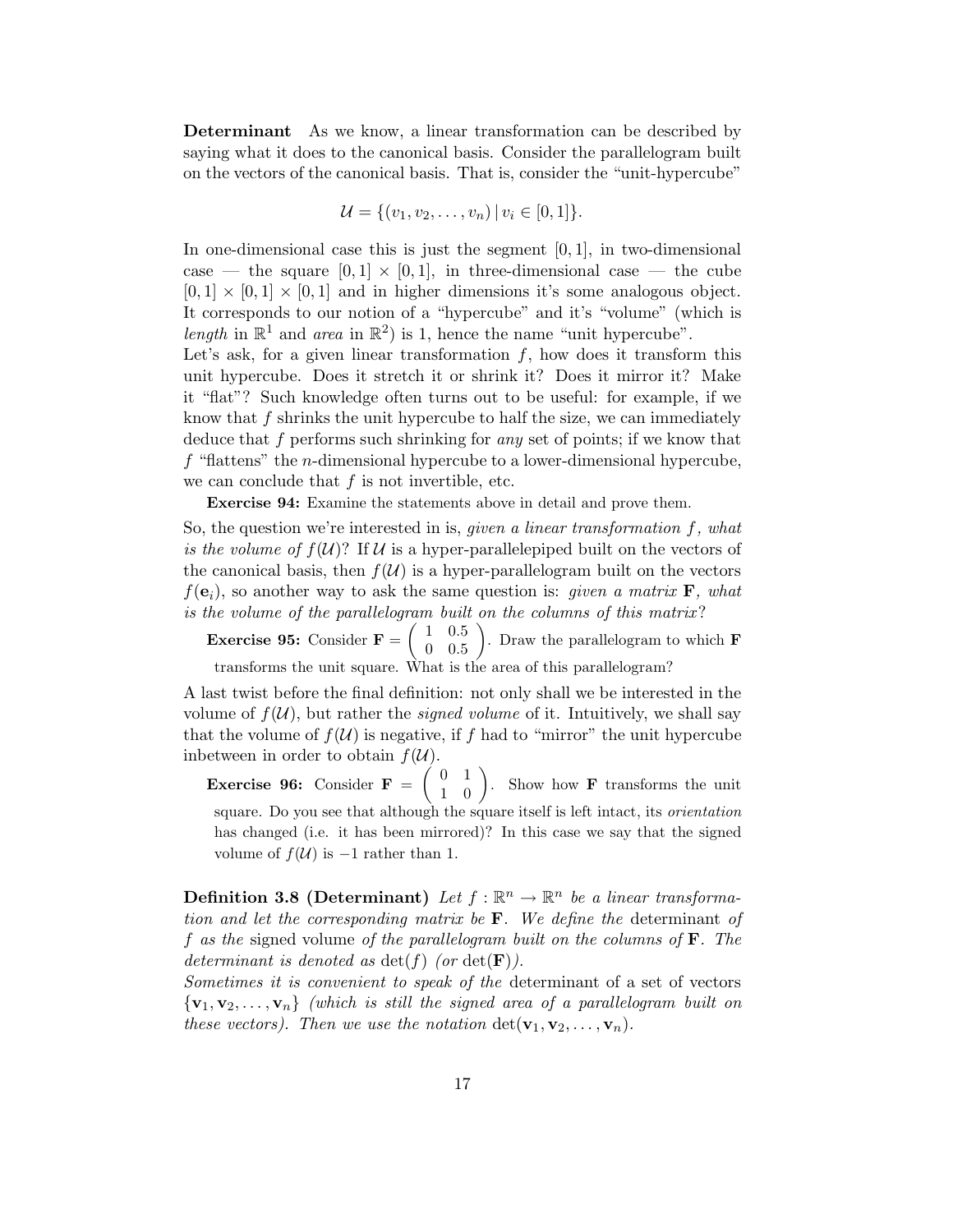If  $f_1, f_2, \ldots, f_n$  are the columns of **F**, then by definition

$$
\det(\mathbf{F})=\det(\mathbf{f}_1,\mathbf{f}_2,\ldots,\mathbf{f}_n).
$$

Determinant satisfies four important properties:

1. The identity transformation does not change the volume of the hypercube:

$$
\det(\mathbf{e}_1, \mathbf{e}_2, \dots, \mathbf{e}_n) = \det(\mathrm{id}) = 1.
$$

2. By exchanging any two columns, we change the orientation of the parallelogram, but not its area:

$$
\det(\mathbf{f}_1, \mathbf{f}_2, \ldots, \mathbf{f}_n) = -\det(\mathbf{f}_2, \mathbf{f}_1, \ldots, \mathbf{f}_n).
$$

3. The area of a sum of two parallelograms is the sum of their areas. In other words, determinant is linear in every column:

$$
\det(\alpha \mathbf{f}_1 + \mathbf{g}_1, \mathbf{f}_2, \ldots, \mathbf{f}_n) = \alpha \det(\mathbf{f}_1, \mathbf{f}_2, \ldots, \mathbf{f}_n) + \det(\mathbf{g}_1, \mathbf{f}_2, \ldots, \mathbf{f}_n).
$$

4. If two columns are equal, the corresponding area is 0 (i.e. the corresponding parallelogram is "flat"):

$$
\det(\mathbf{f}_1, \mathbf{f}_1, \mathbf{f}_3, \mathbf{f}_4, \ldots, \mathbf{f}_n) = 0.
$$

It is remarkable that these four properties define determinant uniquely.

**Exercise 97\*:** Express det(F) in terms of the matrix elements  $f_{ij}$ .

Hint: First express each column of **F** as  $\mathbf{f}_i = f_{1i} \mathbf{e}_1 + f_{2i} \mathbf{e}_2 + \cdots + f_{ni} \mathbf{e}_n$ . Use linearity (property 3) to "open the brackets" and rewrite  $\det(\mathbf{F})$  as a big sum. At last, apply properties 1 and 4 to evaluate each element of the sum.

There are lots of things which you can discover about the determinant, here are some of them:

**Exercise 98:** Let  $D$  be diagonal. Show that  $det(D)$  is the product of the diagonal elements of D.

**Exercise 99:** Show that  $\det(\alpha \mathbf{F}) = \alpha^n \det(\mathbf{F})$ .

**Exercise 100:** Show that  $det(\mathbf{FG}) = det(\mathbf{F}) det(\mathbf{G}).$ 

**Exercise 101:** Show that  $det(\mathbf{F}) = 0$  iff the columns of **F** are linearly independent (i.e.  $f$  is not invertible).

**Exercise 102:** Let **F** be orthogonal. Show that  $|\det(\mathbf{F})| = 1$ .

**Exercise 103:** Let  $\mathbf{F} = \mathbf{V} \mathbf{D} \mathbf{V}^T$  be symmetric. Show that  $\det(\mathbf{F}) = \det(\mathbf{D}) =$ the product of the eigenvalues of F.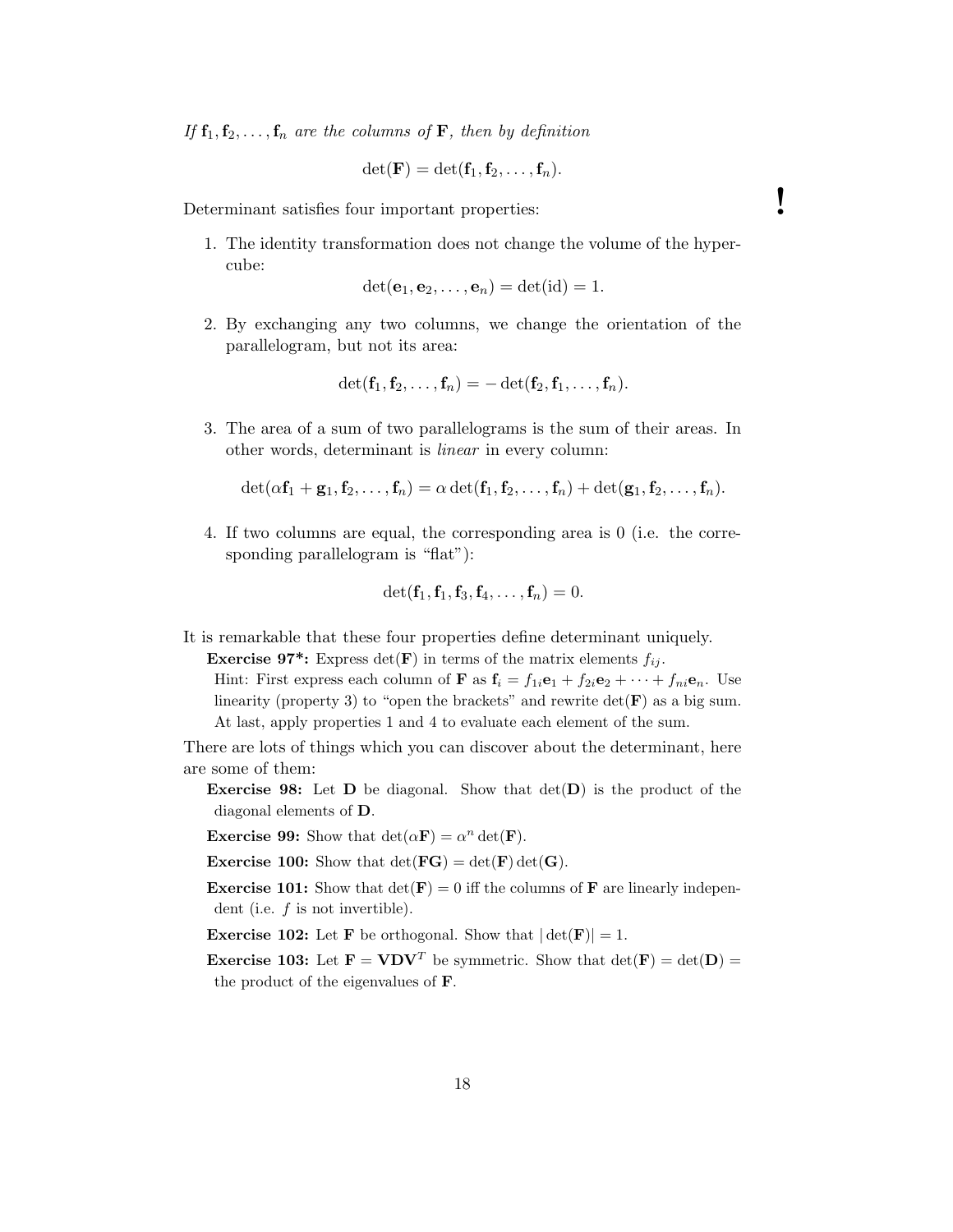### 4 Final Bonus

Although not even close to being complete, the text above hopefully covers most of the important linear algebra notions required in everyday data analysis. Before letting you go, though, I'd like to mention yet some other objects, which, at least to my experience, pop up quite often in practice. As they don't fit too well in the theory of linear functions presented above, they are presented just as a free addon.

### Trace

**Definition 4.1 (Trace)** Let A be a  $n \times n$  matrix. The trace of A, denoted by  $tr(A)$ , is the sum of the diagonal elements of  $A$ :

$$
\mathrm{tr}(\mathbf{A})=\sum_i a_{ii}
$$

The typical context when trace shows itself is the following: suppose we have two  $n \times m$  matrices **A** and **B**, and we wish to define an *inner product*  $\langle \mathbf{A}, \mathbf{B} \rangle$  of these matrices, by simply interpreting them as long vectors with nm elements, and using the inner product of these vectors. That is,

$$
\langle \mathbf{A}, \mathbf{B} \rangle = \sum_{i,j} a_{ij} b_{ij}.
$$

It turns out that in this case,  $\langle \mathbf{A}, \mathbf{B} \rangle = \text{tr}(\mathbf{A}^T \mathbf{B}) = \text{tr}(\mathbf{B} \mathbf{A}^T).$ 

Exercise 104: Prove it.

**Exercise 105:** Prove that  $tr(A) = tr(A^T)$ .

**Exercise 106:** Prove that  $tr(ABC) = tr(CAB)$ .

#### Bilinear functionals

**Definition 4.2 (Bilinear functional)** A function  $b : \mathbb{R}^n \times \mathbb{R}^m \to \mathbb{R}$  is called a bilinear functional if it's linear in both its arguments. That is:

$$
b(\alpha \mathbf{x}_1 + \mathbf{x}_2, \mathbf{y}) = \alpha b(\mathbf{x}_1, \mathbf{y}) + b(\mathbf{x}_2, \mathbf{y})
$$
  

$$
b(\mathbf{x}, \alpha \mathbf{y}_1 + \mathbf{y}_2) = \alpha b(\mathbf{x}, \mathbf{y}_1) + b(\mathbf{x}, \mathbf{y}_2)
$$

Similarly to linear functions, bilinear functionals turn out to be quite common and useful. The simplest example of a bilinear functional is the inner product.

Exercise 107: Show that inner product is a bilinear functional.

Similarly to linear functions, it is possible to describe bilinear functionals using matrices, although in a slightly different way.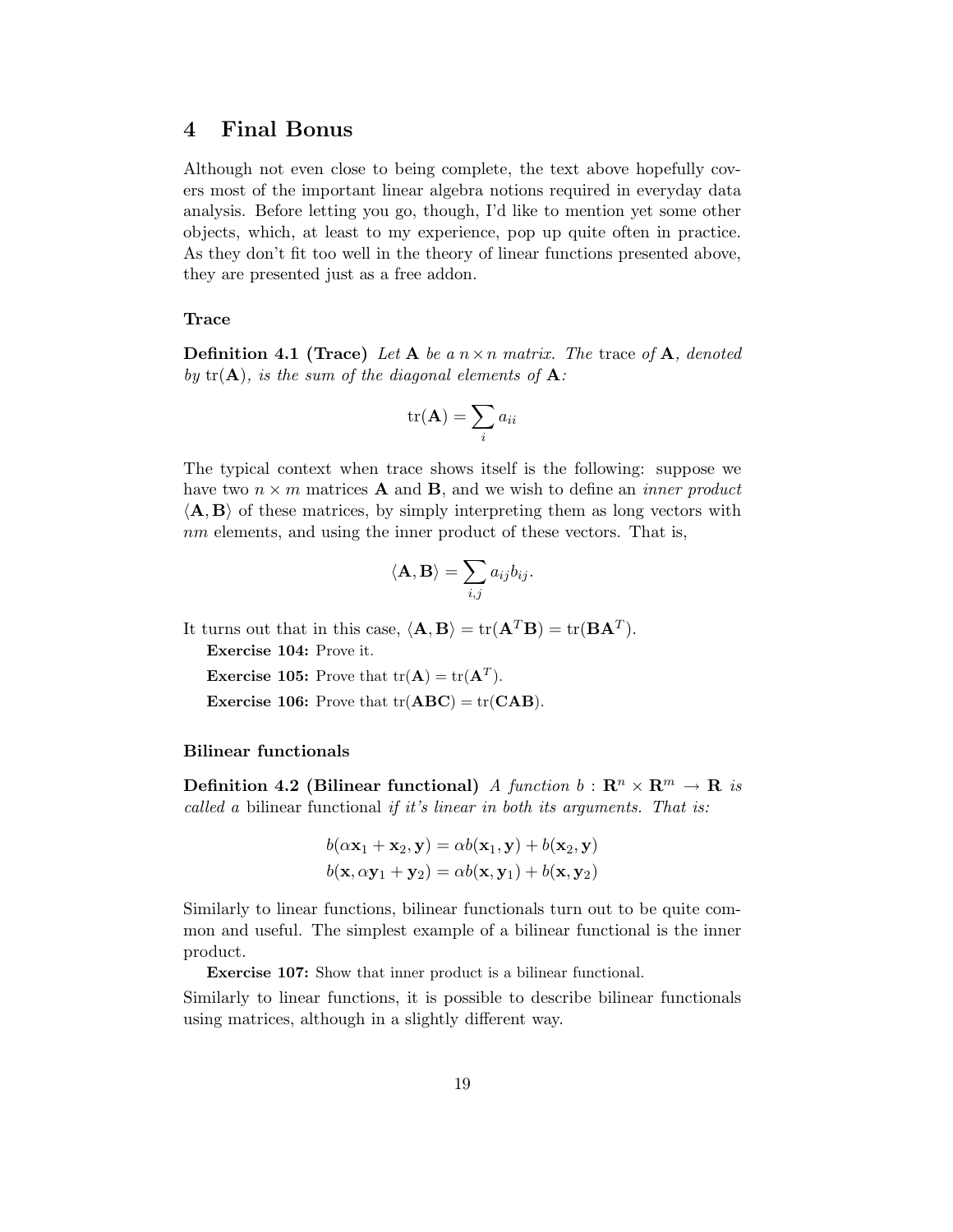**Theorem 4.1** Any bilinear functional b can be represented as:

$$
b(\mathbf{x}, \mathbf{y}) = \sum_{i,j} a_{ij} x_i y_j = \mathbf{x}^T \mathbf{A} \mathbf{y}
$$

for a certain matrix A.

Exercise 108: Prove it. Hint: Repeat the logic used for linear functions. Represent x and y in the canonical basis and use the linearity.

Make note of the equality  $\sum_{i,j} a_{ij} x_i y_j = \mathbf{x}^T \mathbf{A} \mathbf{y}$ . It's sometimes useful.

#### Quadratic forms

Definition 4.3 (Quadratic form) Let  $b : \mathbb{R}^n \times \mathbb{R}^n \to \mathbb{R}$  be a bilinear functional. The function  $q(x) = b(x, x)$  is called a quadratic form corresponding to b.

**Exercise 109:** Prove that any quadratic form q can be represented as  $q(\mathbf{x}) =$  $\mathbf{x}^T \mathbf{A} \mathbf{x}$  where  $\mathbf{A}$  is a symmetric matrix.

**Exercise 110:** Let  $q$  be a quadratic form with **A** the corresponding matrix. Show that  $q(\mathbf{x} + \mathbf{y}) = q(\mathbf{x})^2 + 2\mathbf{x}^T \mathbf{A} \mathbf{y} + q(\mathbf{y})^2$ .

**Exercise 111:** Show that  $q(\mathbf{x}) = ||\mathbf{x}||^2$  is a quadratic form.

**Exercise 112:** Let's examine a quadratic form defined for vectors in  $\mathbb{R}^2$ . Suppose  $q(\mathbf{x}) = \mathbf{x}^T \mathbf{A} \mathbf{x}$  with **A** symmetric and  $\mathbf{x} \in \mathbb{R}^2$ . As **A** is symmetric, it has two unit orthogonal eigenvectors, call them  $v_1$  and  $v_2$ . Draw them on the plane. Let the corresponding eigenvalues be  $\lambda_1$  and  $\lambda_2$ . Examine the values of q on the lines defined by these vectors (show that  $q(\alpha \mathbf{v}_1) = \lambda_1 \alpha^2$  and  $q(\alpha \mathbf{v}_2) = \lambda_2 \alpha^2$ ). Try to imagine how q looks in general. Do you see that it is either a paraboloid or a saddle-like surface (depending on the signs of  $\lambda_1$  and  $\lambda_2$ ?